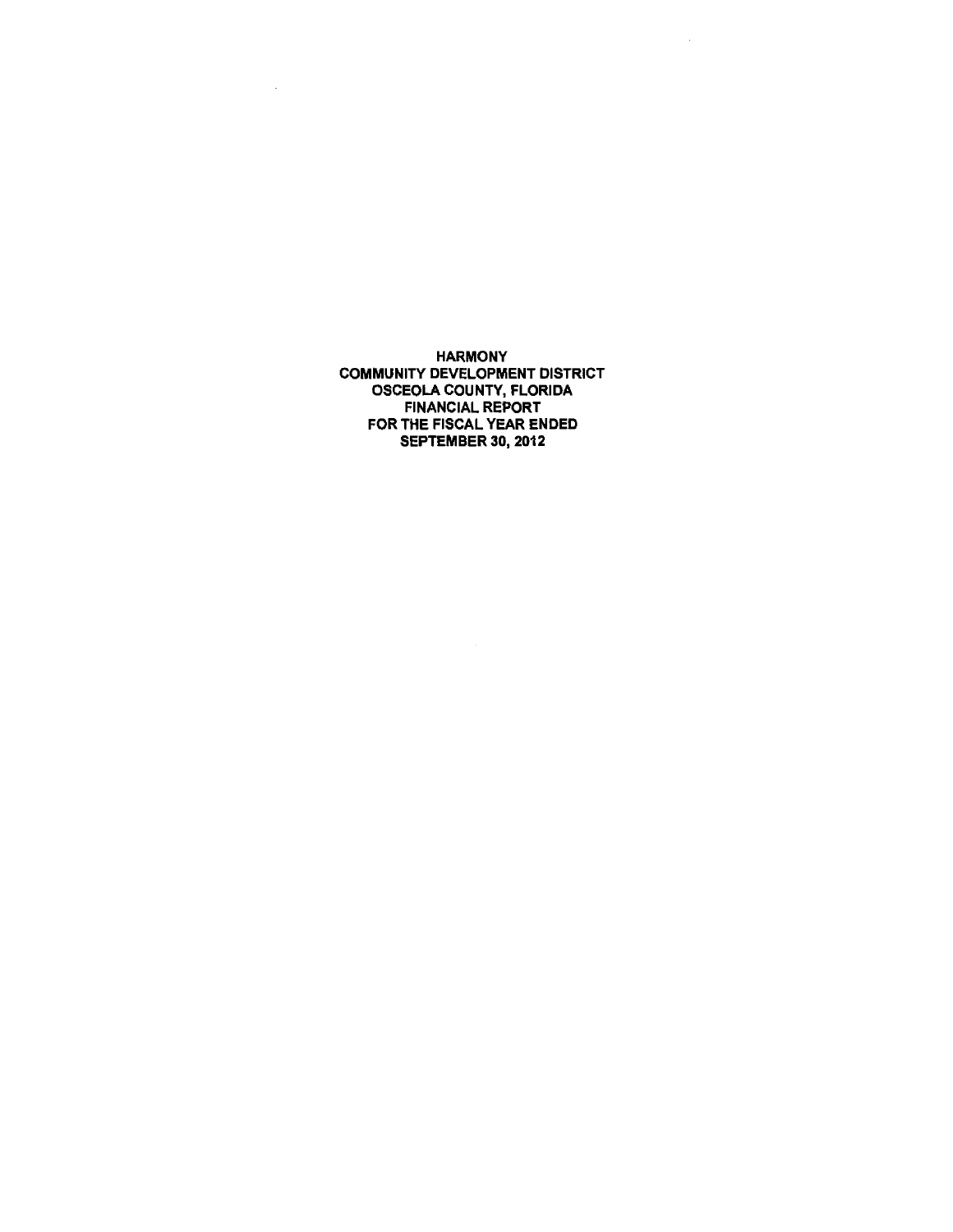# **HARMONY COMMUNITY DEVELOPMENT DISTRICT OSCEOLA COUNTY, FLORIDA**

 $\sim$ 

# **TABLE OF CONTENTS**

|                                                                          | Page           |
|--------------------------------------------------------------------------|----------------|
| INDEPENDENT AUDITOR'S REPORT                                             | 1              |
| MANAGEMENT'S DISCUSSION AND ANALYSIS                                     | $2 - 5$        |
| <b>BASIC FINANCIAL STATEMENTS</b>                                        |                |
| Government-Wide Financial Statements:                                    |                |
| <b>Statement of Net Assets</b>                                           | 6              |
| <b>Statement of Activities</b>                                           | $\overline{7}$ |
| <b>Fund Financial Statements:</b>                                        |                |
| Balance Sheet - Governmental Funds                                       | 8              |
| Reconciliation of the Balance Sheet - Governmental Funds                 |                |
| to the Statement of Net Assets                                           | 9              |
| Statement of Revenues, Expenditures and Changes in Fund Balances -       |                |
| Governmental Funds                                                       | 10             |
| Reconciliation of the Statement of Revenues, Expenditures and Changes in |                |
| Fund Balances of Governmental Funds to the Statement of Activities       | 11             |
| Notes to the Financial Statements                                        | $12 - 20$      |
|                                                                          |                |
| <b>REQUIRED SUPPLEMENTARY INFORMATION</b>                                |                |
| Schedule of Revenues, Expenditures and Changes in Fund Balance -         |                |
| <b>Budget and Actual - General Fund</b>                                  | 21             |
| Notes to Required Supplementary Information                              | 22             |
|                                                                          |                |
|                                                                          |                |
| REPORT ON INTERNAL CONTROL OVER FINANCIAL REPORTING AND                  |                |
| COMPLIANCE AND OTHER MATTERS BASED ON AN AUDIT OF FINANCIAL              |                |
| STATEMENTS PERFORMED IN ACCORDANCE WITH GOVERNMENT                       |                |
| AUDITING STANDARDS                                                       | 23             |
|                                                                          |                |
| MANAGEMENT LETTER REQUIRED BY CHAPTER 10.550 OF THE RULES                |                |
| OF THE AUDITOR GENERAL OF THE STATE OF FLORIDA                           | 24-26          |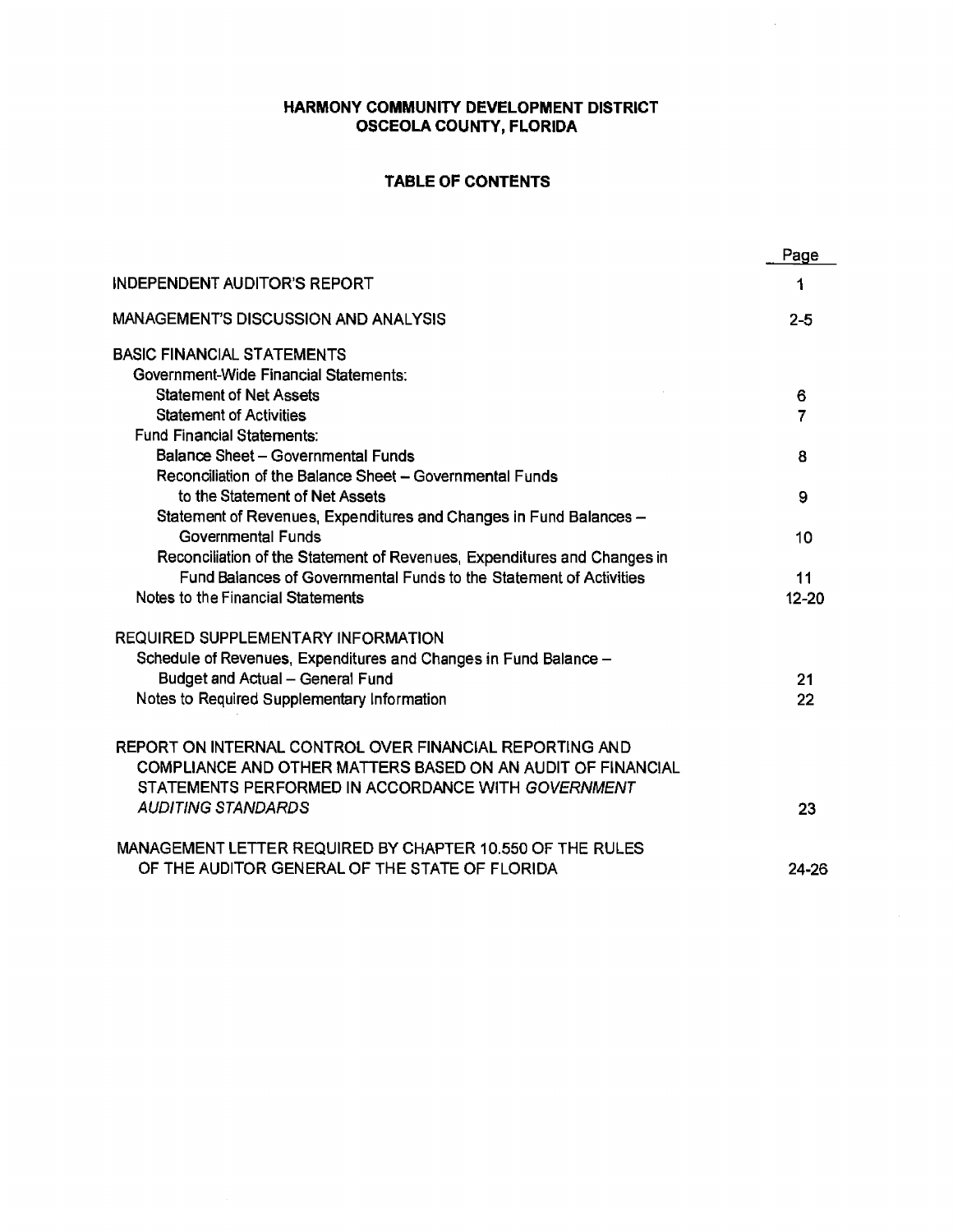

**2700 North Military Trail • Suite 350 Boca Raton, Florida 33431 (561) 994-9299 • (800) 299-4728 Fax (561) 994-5823 www.graucpa.com** 

## **INDEPENDENT AUDITOR'S REPORT**

**To the** Board of Supervisors Harmony Community Development District Osceola County, Florida

We have audited the accompanying financial statements of the governmental activities and each major fund of Harmony Community Development District, Osceola County, Florida (the "District") as of and for the fiscal year ended September 30, 2012, which collectively comprise the District's basic financial statements as listed in the table of contents. These financial statements are the responsibility of the District's management. Our responsibility is to express opinions on these financial statements based on our audit.

We conducted our audit in accordance with auditing standards generally accepted in the United States of America and the standards applicable to financial audits contained in Government Auditing Standards, issued by the Comptroller General of the United States. Those standards require that we plan and perform the audit to obtain reasonable assurance about whether the financial statements are free of material misstatement. An audit includes examining, on a test basis, evidence supporting the amounts and disclosures in the financial statements. An audit also includes assessing the accounting principles used and the significant estimates made by management, as well as evaluating the overall financial statement presentation. We believe that our audit provides a reasonable basis for our opinions.

In our opinion, the financial statements referred to above present fairly, in all material respects, the respective financial position of the governmental activities and each major fund of the District as of September 30, 2012, and the respective changes in financial position thereof for the fiscal year then ended in conformity with accounting principles generally accepted in the United States of America.

In accordance with Government Auditing Standards, we have also issued our report dated May 22, 2013, on our consideration of the District's internal control over financial reporting and on our tests of its compliance with certain provisions of laws, regulations, contracts, agreements, and other matters. The purpose of that report is to describe the scope of our testing of internal control over financial reporting and compliance and the results of that testing, and not to provide an opinion on the internal control over financial reporting or on compliance. That report is an integral part of an audit performed in accordance with Government Auditing Standards and should be considered in assessing the results of our audit.

Accounting principles generally accepted in the United States of America require that the management's **discussion** and analysis and budgetary comparison information be presented to supplement the basic financial statements. Such information, although not a part of the basic financial statements, is required by the Governmental Accounting Standards Board, who considers it to be an essential part of financial reporting for placing the basic financial statements in an appropriate operational, economic, or historical context. We have applied certain limited procedures to the required supplementary information in accordance with auditing standards generally accepted in the United States of America, which consisted of inquiries of management about the methods of preparing the information and comparing the information for consistency with management's responses to our inquiries, the basic financial statements, and other knowledge we obtained during our audit of the basic financial statements. We do not express an opinion or provide any assurance on the information because the limited procedures do not provide us with sufficient evidence to express an opinion or provide any assurance.

 $22.2013$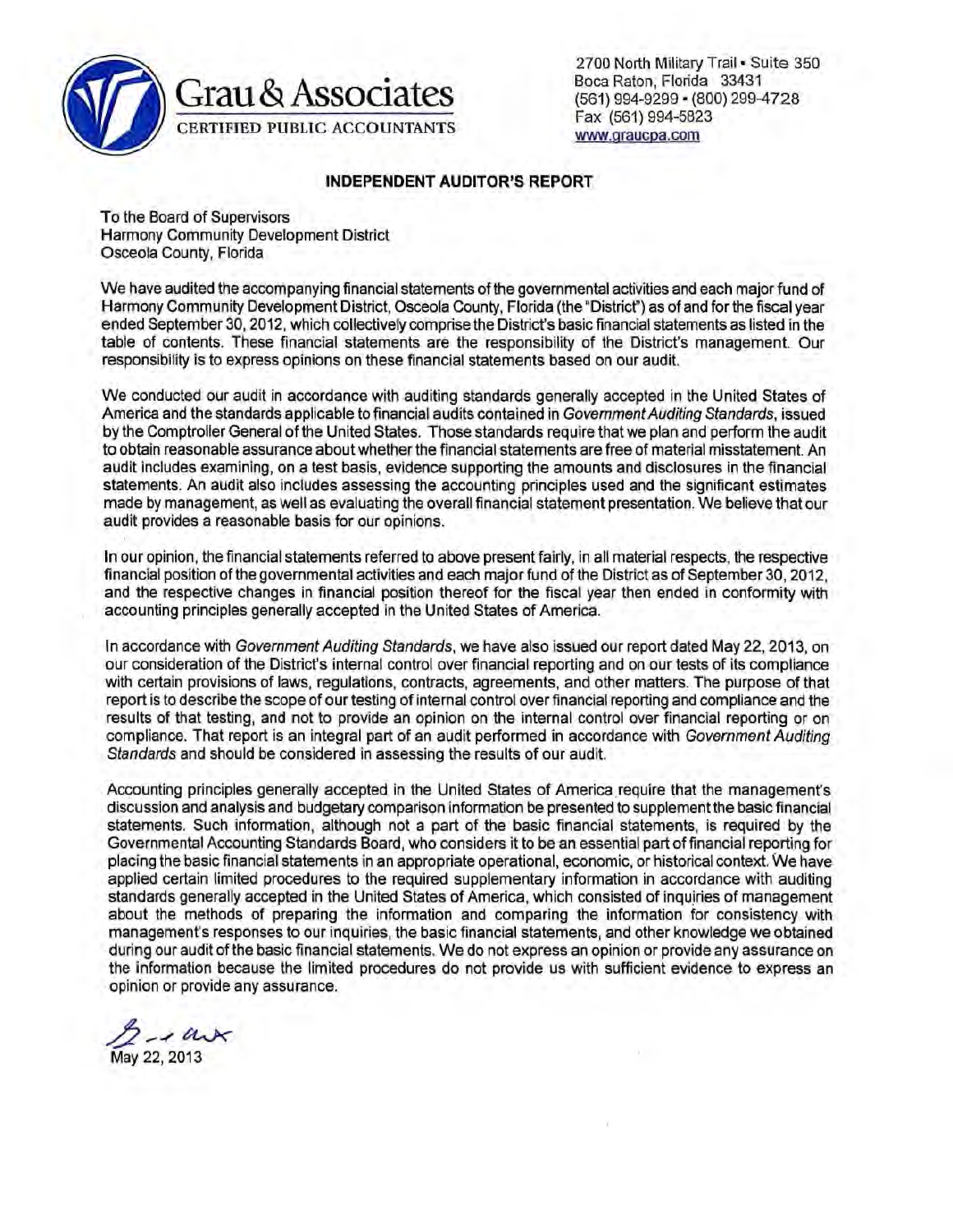# **MANAGEMENT'S DISCUSSION AND ANALYSIS**

Our discussion and analysis of Harmony Community Development District, Osceola County, Florida's ("District") financial performance provides a narrative overview of the District's financial activities for the fiscal year ended September 30, 2012. Please read it in conjunction with the District's independent Auditor's Report, basic financial statements, accompanying notes and supplementary information to the basic financial statements.

# FINANCIAL HIGHLIGHTS

- The liabilities of the District exceeded its assets at the close of the most recent fiscal year resulting in a deficit net asset balance of \$(10,520,133).
- The change in the District's total net assets in comparison with the prior fiscal year was \$240,050, an increase. The key components of the District's net assets and change in net assets are reflected in the table in the government-wide financial statements analysis section.
- At September 30, 2012, the District's governmental funds reported combined ending fund balances of \$3,908,503, an increase of \$21,675 in comparison with the prior year. Of the total fund balance, a portion is nonspendable for prepaid items and deposits, restricted for debt service and capital projects, assigned for operating reserves, renewal and replacement and insurance, and the remainder is unassigned fund balance which is available for spending at the District's discretion.

# OVERVIEW OF FINANCIAL STATEMENTS

This discussion and analysis are intended to serve as the introduction to the District's basic financial statements. The District's basic financial statements are comprised of three components: **1)** governmentwide financial statements, **2)** fund financial statements, and **3)** notes to the financial statements. This report also contains other supplementary information in addition to the basic financial statements themselves.

## 1)Government-Wide Financial Statements

The government-wide financial statements are designed to provide readers with a broad overview of the District's finances, in a manner similar to a private-sector business.

The statement of net assets presents information on all the District's assets and liabilities, with the difference between the two reported as net assets. Over time, increases or decreases in net assets may serve as a useful indicator of whether the financial position of the District is improving or deteriorating.

The statement of activities presents information showing how the government's net assets changed during the most recent fiscal year. All changes in net assets are reported as soon as the underlying event giving rise to the change occurs, regardless of the timing of related cash flows. Thus, revenues and expenses are reported in this statement for some items that will only result in cash flows in future fiscal periods.

The government-wide financial statements include all governmental activities that are principally supported by special assessment revenues. The District does not have any business-type activities. The governmental activities of the District include the general government (management), physical environment (maintenance) and parks and recreation functions.

## 2) Fund Financial Statements

A fund is a grouping of related accounts that is used to maintain control over resources that have been segregated for specific activities or objectives. The District, like other state and local governments, uses fund accounting to ensure and demonstrate compliance with finance-related legal requirements. The District has one fund category: governmental funds.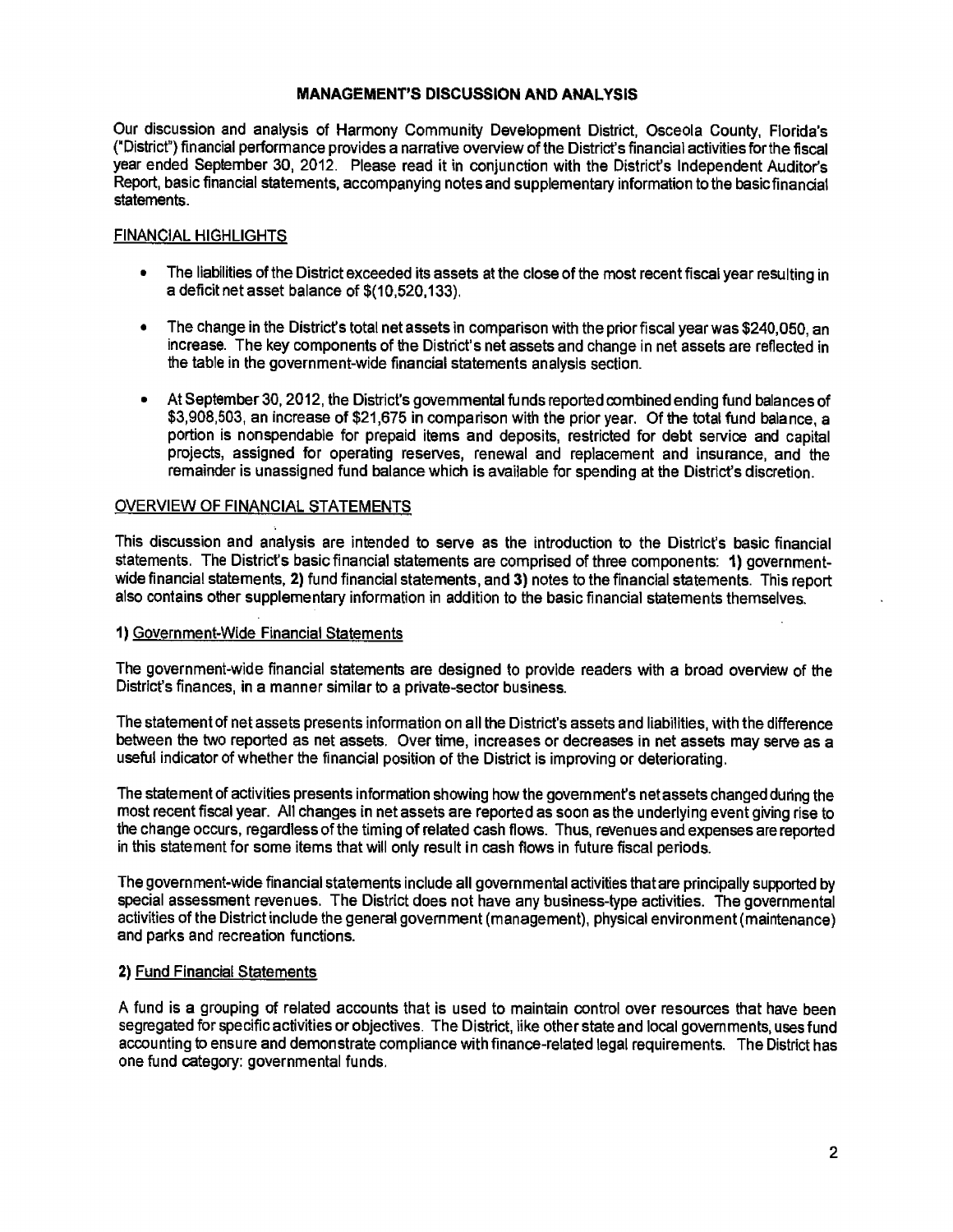# OVERVIEW OF FINANCIAL STATEMENTS (Continued)

# 2) Fund Financial Statements (Continued)

# Governmental Funds

Governmental funds are used to account for essentially the same functions reported as governmental activities in the government-wide financial statements. However, unlike the government-wide financial statements, governmental fund financial statements focus on near-term inflows and outflows of spendable resources, as well as on balances of spendable resources available at the end of the fiscal year. Such information may be useful in evaluating a District's near-term financing requirements.

Because the focus of governmental funds is narrower than that of the government-wide financial statements, it is useful to compare the information presented for governmental funds with similar information presented for governmental activities in the government-wide financial statements. By doing so, readers may better understand the long-term impact of the District's near-term financing decisions. Both the governmental fund balance sheet and the governmental fund statement of revenues, expenditures, and changes in fund balance provide a reconciliation to facilitate this comparison between governmental funds and governmental activities.

The District currently maintains four individual governmental funds for external reporting. Information is presented separately in the governmental fund balance sheet and the governmental fund statement of revenues, expenditures, and changes in fund balances for the general, debt service 2001, debt service 2004, and capital projects 2004 funds. All of the funds are considered to be major funds.

The District adopts an annual appropriated budget for its general fund. A budgetary comparison schedule has been provided for the general fund to demonstrate compliance with the budget.

#### 3) Notes to the Financial Statements

The notes provide additional information that is essential to a full understanding of the data included in the government-wide and fund financial statements.

## GOVERNMENT-WIDE FINANCIAL ANALYSIS

As noted earlier, net assets may serve over time as a useful indicator of an entity's financial position. In the case of the District, liabilities exceeded assets at the close of the most recent fiscal year.

A portion of the District's net assets reflects its investment in capital assets (e.g. land, land improvements and infrastructure); less any related debt used to acquire those assets that is still outstanding. These assets are used to provide services to residents; consequently, these assets are not available for future spending. Although the District's investment in capital assets is reported net of related debt, it should be noted that the resources needed to repay this debt must be provided from other sources, since the capital assets themselves cannot be used to liquidate these liabilities.

The restricted portion of the District's net assets represents resources that are subject to external restrictions on how they may be used. The remaining balance of unrestricted net assets may be used to meet the District's other obligations.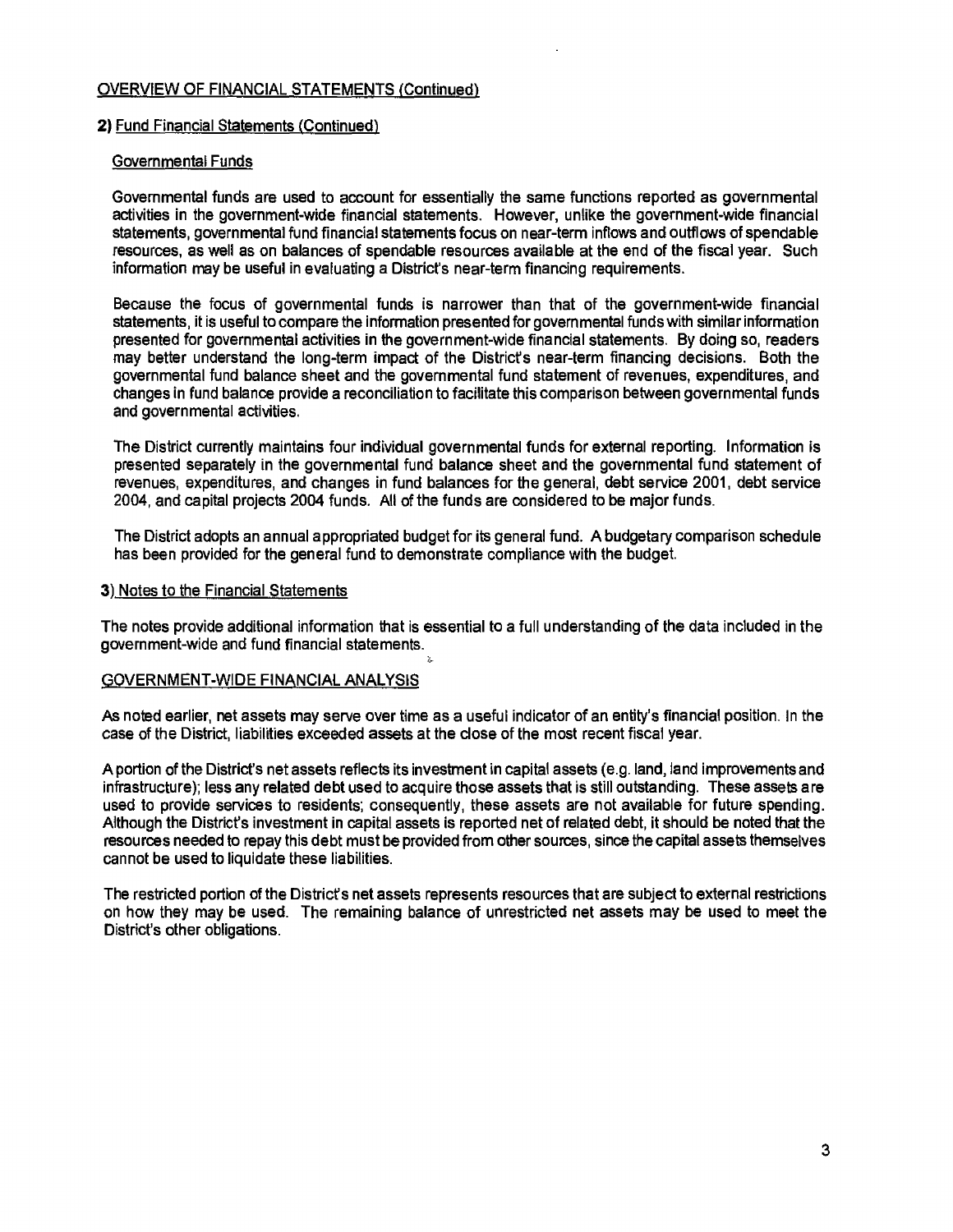# GOVERNMENT-WIDE FINANCIAL ANALYSIS (Continued)

Key components of the District's net assets are reflected in the following table:

| SEPTEMBER 30.                                   |   |               |   |                |
|-------------------------------------------------|---|---------------|---|----------------|
|                                                 |   | 2012          |   | 2011           |
| Assets, excluding capital assets                | s | 4.812.084     | S | 4 535 161      |
| Capital assets, net of depreciation             |   | 15.091.289    |   | 15,485,337     |
| <b>Total assets</b>                             |   | 19.903.373    |   | 20,020,498     |
| Liabilities, excluding long-term liabilities    |   | 1,273.506     |   | 1.030.681      |
| Long-term liabilities                           |   | 29.150.000    |   | 29.750.000     |
| <b>Total liabilities</b>                        |   | 30,423,506    |   | 30.780.681     |
| <b>Net Assets</b>                               |   |               |   |                |
| Invested in capital assets, net of related debt |   | (13.531.067)  |   | (13.715.922)   |
| Restricted for debt service                     |   | 2 2 8 3 8 2 9 |   | 2,301,272      |
| Unrestricted                                    |   | 727,105       |   | 654 467        |
| Total net assets (deficit)                      |   | (10.520.133)  | S | (10, 760, 183) |

# NET ASSETS

The District's net assets increased during the most recent fiscal year. The majority of the increase represents the degree to which ongoing revenues exceeded the cost of operations, including depreciation, and interest on the District's long-term debt.

Key elements of the change in net assets are reflected in the following table:

#### CHANGES IN NET ASSETS FOR THE FISCAL YEAR ENDED SEPTEMBER 30,

|                                 | 2012               | 2011           |
|---------------------------------|--------------------|----------------|
| Revenues:                       |                    |                |
| Program revenues                | 4.211,491<br>\$    | 4.265.587<br>S |
| General revenues                | 12,866             | 5,749          |
| Total revenues                  | 4.224,357          | 4,271,336      |
| Expenses:                       |                    |                |
| General government              | 201.603            | 185,315        |
| Maintenance and operations      | 1.538,236          | 1,546,921      |
| Parks and recreation            | 158,168            | 158,581        |
| Interest                        | 2,086,300          | 2.128,031      |
| Total expenses                  | 3.984.307          | 4.018.848      |
| Change in net assets            | 240.050            | 252,488        |
| Net assets (deficit), beginning | (10,760,183)       | (11,012,671)   |
| Net assets (deficit), ending    | (10.520, 133)<br>S | (10.760, 183)  |

As noted above and in the statement of activities, the cost of all governmental activities during the fiscal year ended September 30, 2012 was \$3,984,307. The costs of the District's activities were primarily funded by program revenues. Program revenues are comprised primarily of assessments. The majority of the decrease in program revenues is the result of a decrease in prepaid assessment revenues. In total, expenses decreased from the prior fiscal year. The majority of the change in expenses results from a decrease in irrigation maintenance and repairs and interest expense. Based on the amortization schedules of the Bonds, as the balance outstanding of the Bonds decreases over time, the portion of each debt service payment allocated to principal increases accordingly thereby decreasing the amount allocated to interest.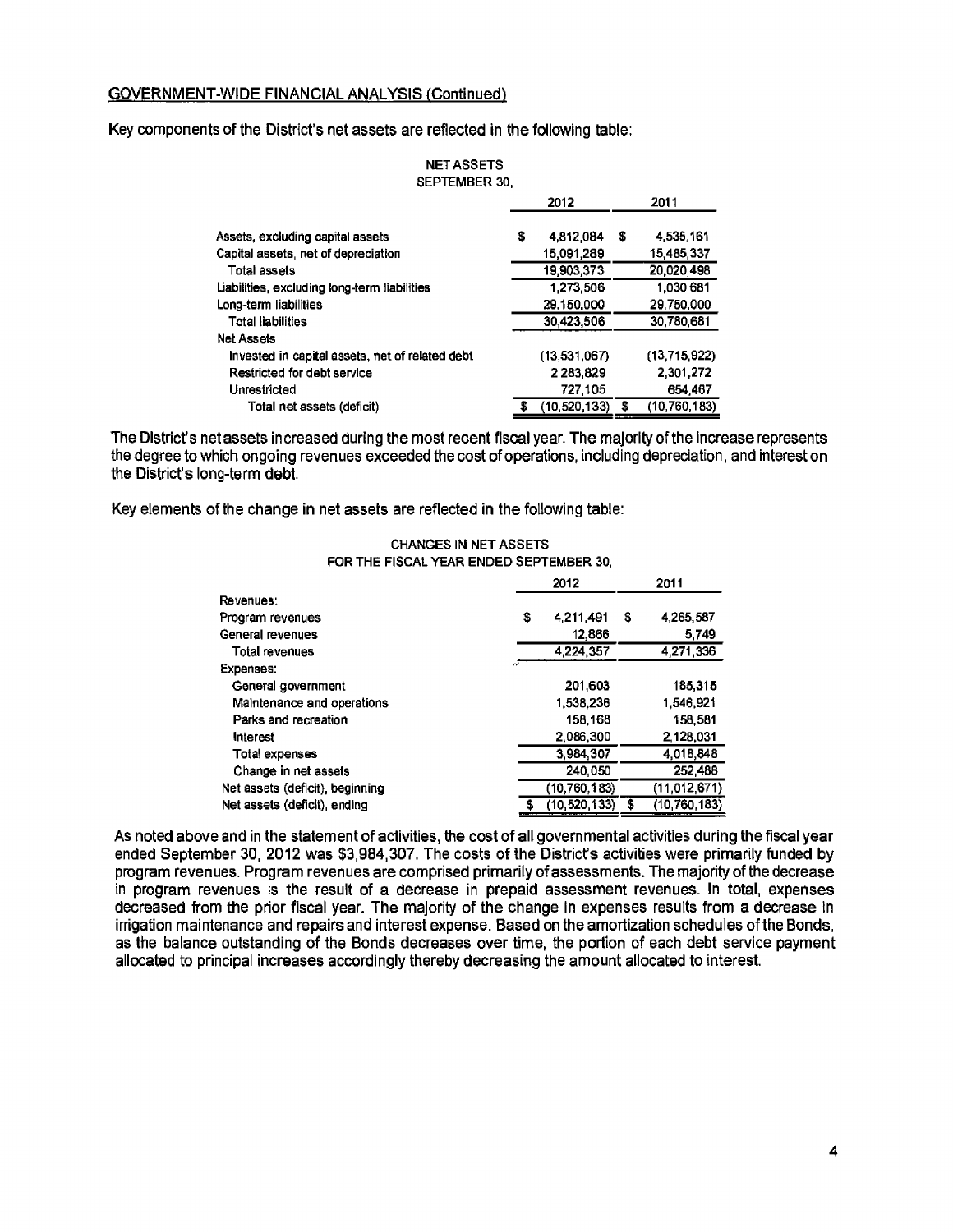# GENERAL BUDGETING HIGHLIGHTS

An operating budget was adopted and maintained by the governing board for the District pursuant to the requirements of Florida Statutes. The budget is adopted using the same basis of accounting that is used in preparation of the fund financial statements. The legal level of budgetary control, the level at which expenditures may not exceed budget, is in the aggregate. Any budget amendments that increase the aggregate budgeted appropriations must be approved by the Board of Supervisors. Actual general fund expenditures did not exceed budgeted appropriations for the fiscal year ended September 30, 2012.

The variance between budgeted and actual general fund revenues for the 2012 fiscal year is as a result of lot owners not taking advantage of the discounts, resulting in higher than anticipated revenues. Also, miscellaneous revenues were higher than anticipated. The actual general fund expenditures for the current year were lower than budgeted amounts due primarily to anticipated costs which were not incurred in the current fiscal year.

# CAPITAL ASSETS AND DEBT ADMINISTRATION

# Capital Assets

At September 30, 2012, the District had \$17,406,043 invested in land, land improvements, infrastructure, recreation areas and facilities, and equipment for its governmental activities. In the government-wide financial statements depreciation of \$2,314,754 has been taken, which resulted in a net book value of \$15,091,289. More detailed information about the District's capital assets is presented in the notes of the financial statements.

# Capital Debt

At September 30, 2012, the District had \$29,150,000 in Bonds outstanding for its governmental activities. More detailed information about the District's capital debt is presented in the notes of the financial statements.

## ECONOMIC FACTORS AND NEXT YEAR'S BUDGET

During the current fiscal year, the District entered into an agreement with the Developer whereby the District will contribute funds held on deposit in the construction trust account toward an infrastructure improvement project that started soon after the current fiscal year end.

For the subsequent fiscal year, the District anticipates that the cost of the general operations of the District will remain fairly constant.

# CONTACTING THE DISTRICT'S FINANCIAL MANAGEMENT

This financial report is designed to provide our citizens, land owners, investors and creditors with a general overview of the District's finances and to demonstrate the District's accountability for the financial resources it manages and the stewardship of the facilities it maintains. If you have questions about this report or need additional financial information, contact the Harmony Community Development District's Finance Department at 210 N. University Drive, Suite 702, Coral Springs, Florida, 33071.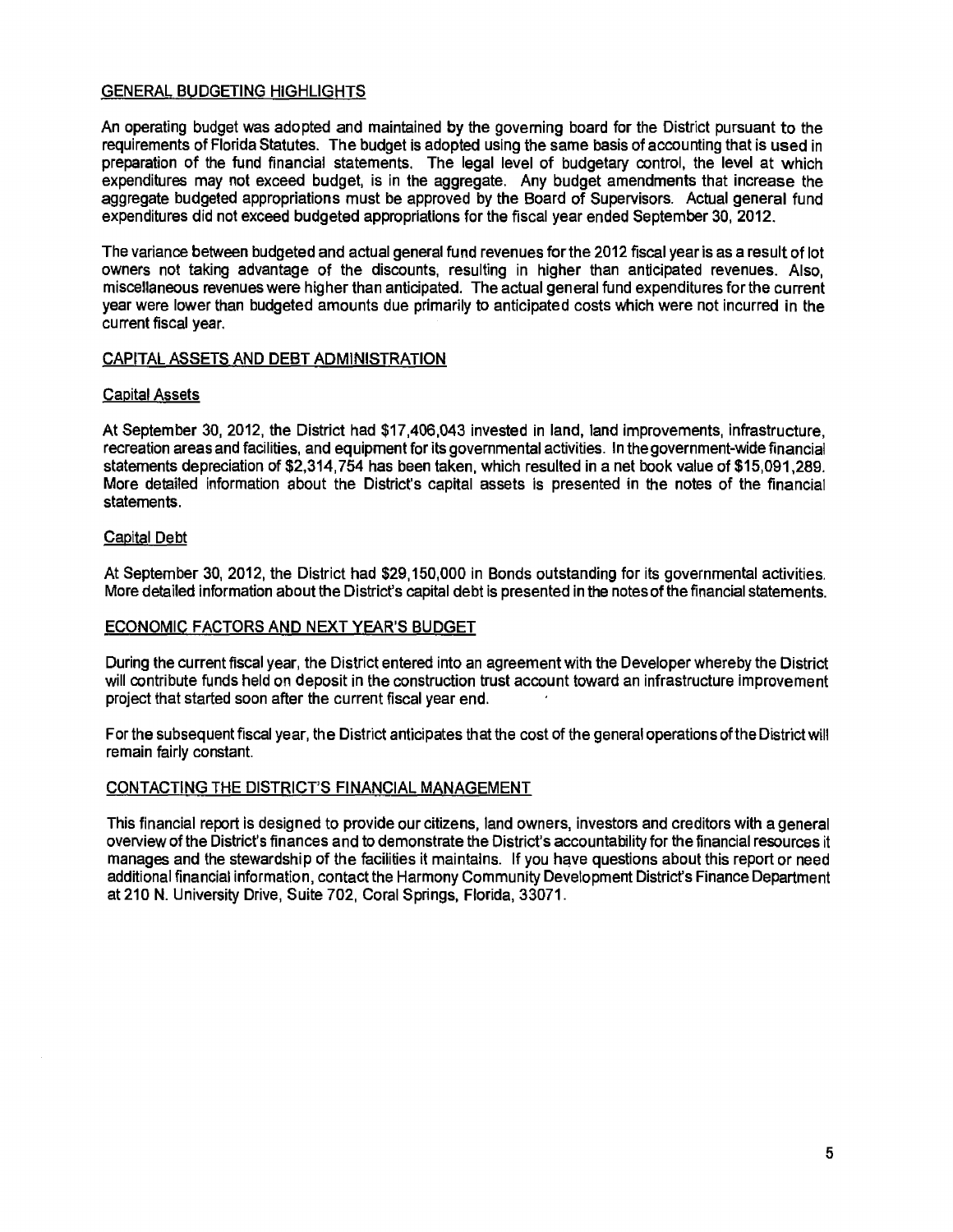# **HARMONY COMMUNITY DEVELOPMENT DISTRICT OSCEOLA COUNTY, FLORIDA STATEMENT OF NET ASSETS SEPTEMBER 30, 2012**

|                                                 | Governmental<br><b>Activities</b> |              |  |  |  |
|-------------------------------------------------|-----------------------------------|--------------|--|--|--|
| <b>ASSETS</b>                                   |                                   |              |  |  |  |
| Cash and equivalents                            | S                                 | 1,317,793    |  |  |  |
| Investments                                     |                                   | 127,778      |  |  |  |
| Accounts receivable                             |                                   | 15,935       |  |  |  |
| Interest receivable                             |                                   | 2,231        |  |  |  |
| Due from other governments                      |                                   | 12,519       |  |  |  |
| Prepaids                                        |                                   | 831          |  |  |  |
| Deposits                                        |                                   | 4,350        |  |  |  |
| Restricted assets:                              |                                   |              |  |  |  |
| Investments                                     |                                   | 2,865,840    |  |  |  |
| Deferred charges                                |                                   | 464,807      |  |  |  |
| Capital assets:                                 |                                   |              |  |  |  |
| Nondepreciable                                  |                                   | 8,543,600    |  |  |  |
| Depreciable, net                                |                                   | 6,547,689    |  |  |  |
| Total assets                                    |                                   | 19,903,373   |  |  |  |
| <b>LIABILITIES</b>                              |                                   |              |  |  |  |
| Accounts payable                                |                                   | 110,651      |  |  |  |
| Accrued interest payable                        |                                   | 850,667      |  |  |  |
| Deferred revenue                                |                                   | 312,188      |  |  |  |
| Non-current liabilities:                        |                                   |              |  |  |  |
| Due within one year                             |                                   | 605,000      |  |  |  |
| Due in more than one year                       |                                   | 28,545,000   |  |  |  |
| <b>Total liabilities</b>                        |                                   | 30,423,506   |  |  |  |
| <b>NET ASSETS</b>                               |                                   |              |  |  |  |
| Invested in capital assets, net of related debt |                                   | (13,531,067) |  |  |  |
| Restricted for debt service                     |                                   | 2,283,829    |  |  |  |
| Unrestricted                                    |                                   | 727,105      |  |  |  |
| Total net assets (deficit)                      | \$                                | (10,520,133) |  |  |  |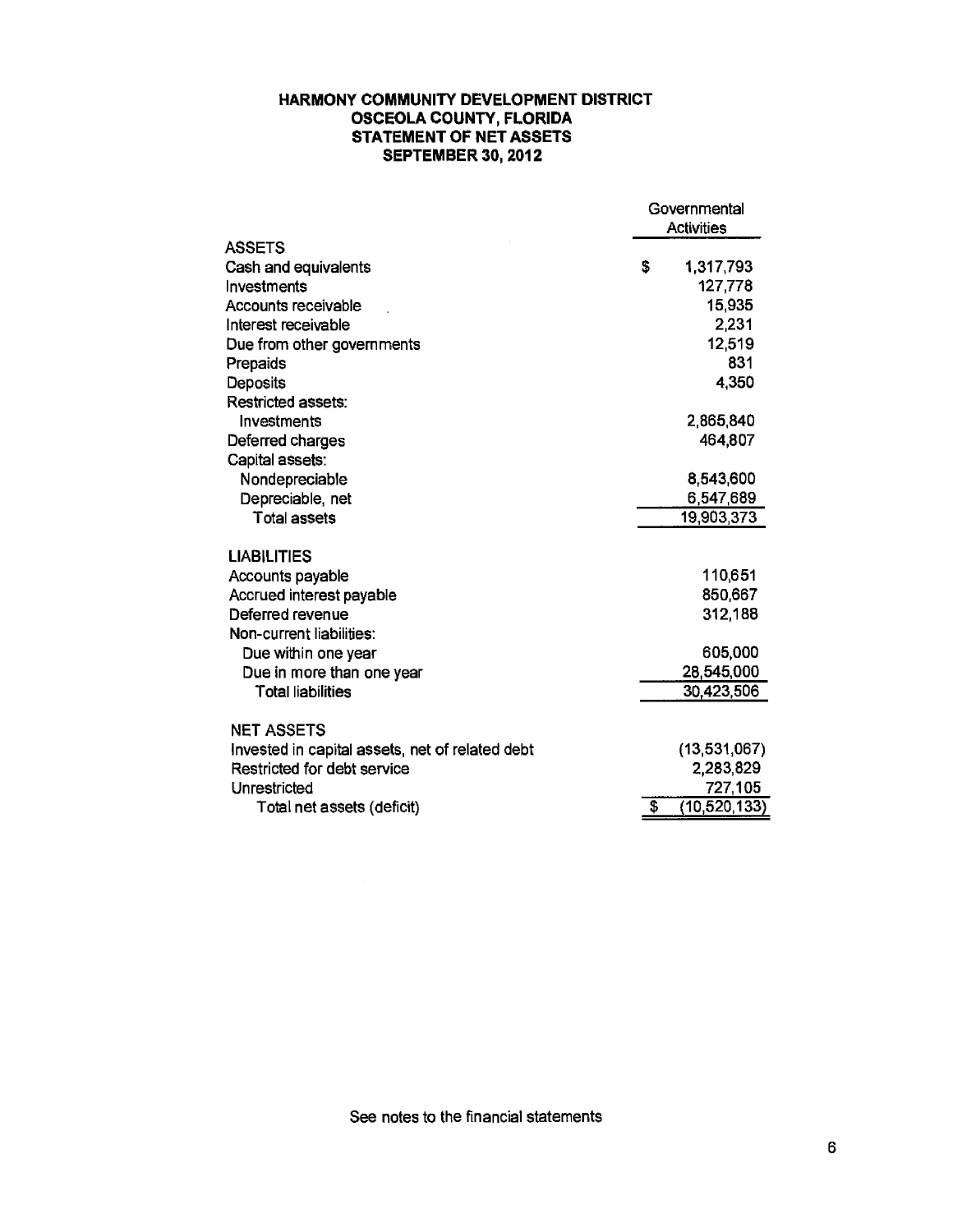# **HARMONY COMMUNITY DEVELOPMENT DISTRICT OSCEOLA COUNTY, FLORIDA STATEMENT OF ACTIVITIES FOR THE FISCAL YEAR ENDED SEPTEMBER 30, 2012**

|                               |                               |   |                                  |                  |        |               |    |    | Net (Expense)         |
|-------------------------------|-------------------------------|---|----------------------------------|------------------|--------|---------------|----|----|-----------------------|
|                               |                               |   |                                  |                  |        |               |    |    | Revenue and           |
|                               |                               |   |                                  | Program Revenues |        |               |    |    | Changes in Net Assets |
|                               |                               |   | Charges                          | Operating        |        | Capital       |    |    |                       |
|                               |                               |   | for                              | Grants and       |        | Grants and    |    |    | Governmental          |
| <b>Functions/Programs</b>     | <b>Expenses</b>               |   | <b>Services</b>                  | Contributions    |        | Contributions |    |    | <b>Activities</b>     |
| Primary government:           |                               |   |                                  |                  |        |               |    |    |                       |
| Governmental activities:      |                               |   |                                  |                  |        |               |    |    |                       |
| General government            | \$<br>201,603                 | S | 201,603                          | \$               | $\sim$ | - \$          |    | \$ |                       |
| Maintenance and operations    | 1,538,236                     |   | 1,338,807                        |                  |        |               | 30 |    | (199, 399)            |
| Parks and recreation          | 158,168                       |   |                                  |                  | 10,853 |               |    |    | (147, 315)            |
| Interest on long-term debt    | 2,086,300                     |   | 2,658,229                        |                  | 1,969  |               |    |    | 573,898               |
| Total governmental activities | 3,984,307                     |   | 4,198,639                        |                  | 12,822 |               | 30 |    | 227,184               |
|                               |                               |   |                                  |                  |        |               |    |    |                       |
|                               | General revenues:             |   |                                  |                  |        |               |    |    |                       |
|                               |                               |   | Unrestricted investment earnings |                  |        |               |    |    | 3,555                 |
|                               | <b>Miscellaneous</b>          |   |                                  |                  |        |               |    |    | 9,311                 |
|                               |                               |   | Total general revenues           |                  |        |               |    |    | 12,866                |
|                               | Change in net assets          |   |                                  |                  |        |               |    |    | 240,050               |
|                               |                               |   | Net assets (deficit) - beginning |                  |        |               |    |    | (10, 760, 183)        |
|                               | Net assets (deficit) - ending |   |                                  |                  |        |               |    | s  | (10, 520, 133)        |

See notes to the financial statements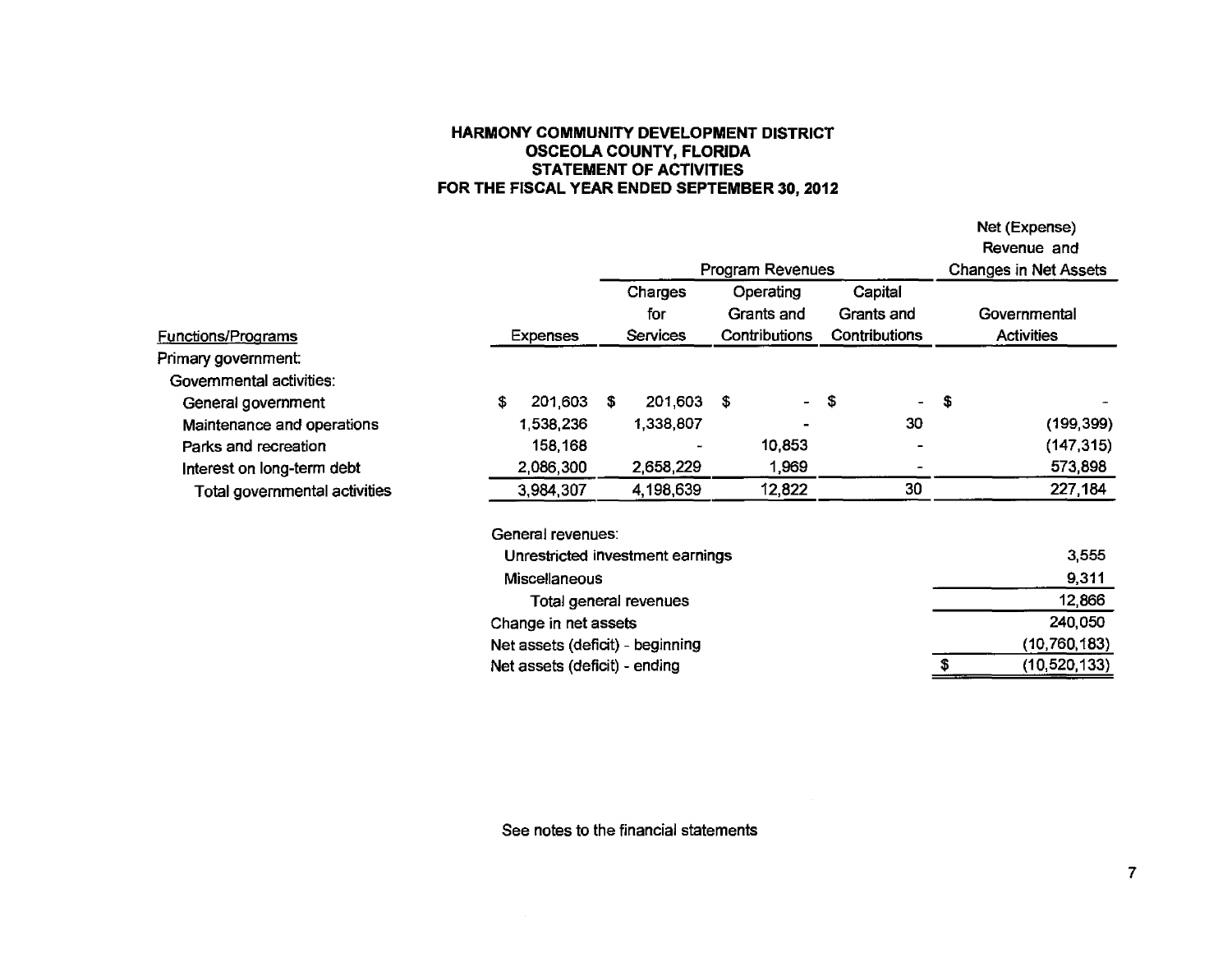# **HARMONY COMMUNITY DEVELOPMENT DISTRICT OSCEOLA COUNTY, FLORIDA BALANCE SHEET GOVERNMENTAL FUNDS SEPTEMBER 30, 2012**

|                                        | Major Funds |         |                 |              |      |                |         |               | Total |              |
|----------------------------------------|-------------|---------|-----------------|--------------|------|----------------|---------|---------------|-------|--------------|
|                                        |             |         | <b>Debt</b>     |              | Debt |                | Capital |               |       | Governmental |
|                                        |             | General |                 | Service 2001 |      | Service 2004   |         | Projects 2004 |       | <b>Funds</b> |
| <b>ASSETS</b>                          |             |         |                 |              |      |                |         |               |       |              |
| Cash and equivalents                   | S           | 682,252 | \$              | 130,203      | £.   | 505,338        | s       |               | S     | 1,317,793    |
| Investments                            |             | 127,778 |                 | 1,938,779    |      | 864,224        |         | 62,837        |       | 2,993,618    |
| Accounts receivable                    |             | 15,935  |                 |              |      |                |         |               |       | 15,935       |
| Interest receivable                    |             | 1,863   |                 | 81           |      | 287            |         |               |       | 2,231        |
| Due from other governments             |             | 4,747   |                 | 7,772        |      |                |         |               |       | 12,519       |
| Prepaids                               |             | 831     |                 |              |      |                |         |               |       | 831          |
| <b>Deposits</b>                        |             | 4,350   |                 |              |      |                |         |               |       | 4,350        |
| Total assets                           | s           | 837,756 | $\overline{\$}$ | 2,076,835    | \$   | 1,369,849      | \$      | 62.837        | \$    | 4,347,277    |
| <b>LIABILITIES AND FUND BALANCES</b>   |             |         |                 |              |      |                |         |               |       |              |
| Liabilities:                           |             |         |                 |              |      |                |         |               |       |              |
| Accounts payable                       | S           | 110,651 | \$              |              | S    |                | S       |               | s     | 110,651      |
| Deferred revenue                       |             | 15,935  |                 | 312,188      |      |                |         |               |       | 328,123      |
| <b>Total liabilities</b>               |             | 126,586 |                 | 312,188      |      | $\blacksquare$ |         |               |       | 438,774      |
| Fund balances:                         |             |         |                 |              |      |                |         |               |       |              |
| Nonspendable for prepaids and deposits |             | 5,181   |                 |              |      |                |         |               |       | 5,181        |
| Restricted for:                        |             |         |                 |              |      |                |         |               |       |              |
| Debt service                           |             |         |                 | 1,764,647    |      | 1,369,849      |         |               |       | 3,134,496    |
| Capital projects                       |             |         |                 |              |      |                |         | 62,837        |       | 62,837       |
| Assigned to:                           |             |         |                 |              |      |                |         |               |       |              |
| Operating reserve                      |             | 350,000 |                 |              |      |                |         |               |       | 350,000      |
| Renewal and replacement                |             | 185,000 |                 |              |      |                |         |               |       | 185,000      |
| insurance                              |             | 50,000  |                 |              |      |                |         |               |       | 50,000       |
| Unassigned                             |             | 120,989 |                 |              |      |                |         |               |       | 120,989      |
| Total fund balances                    |             | 711,170 |                 | 1,764,647    |      | 1,369,849      |         | 62,837        |       | 3,908,503    |
| Total liabilities and fund balances    | 5.          | 837,756 | \$              | 2,076,835    | S    | 1,369,849      | \$      | 62,837        | s     | 4,347,277    |

See notes to the financial statements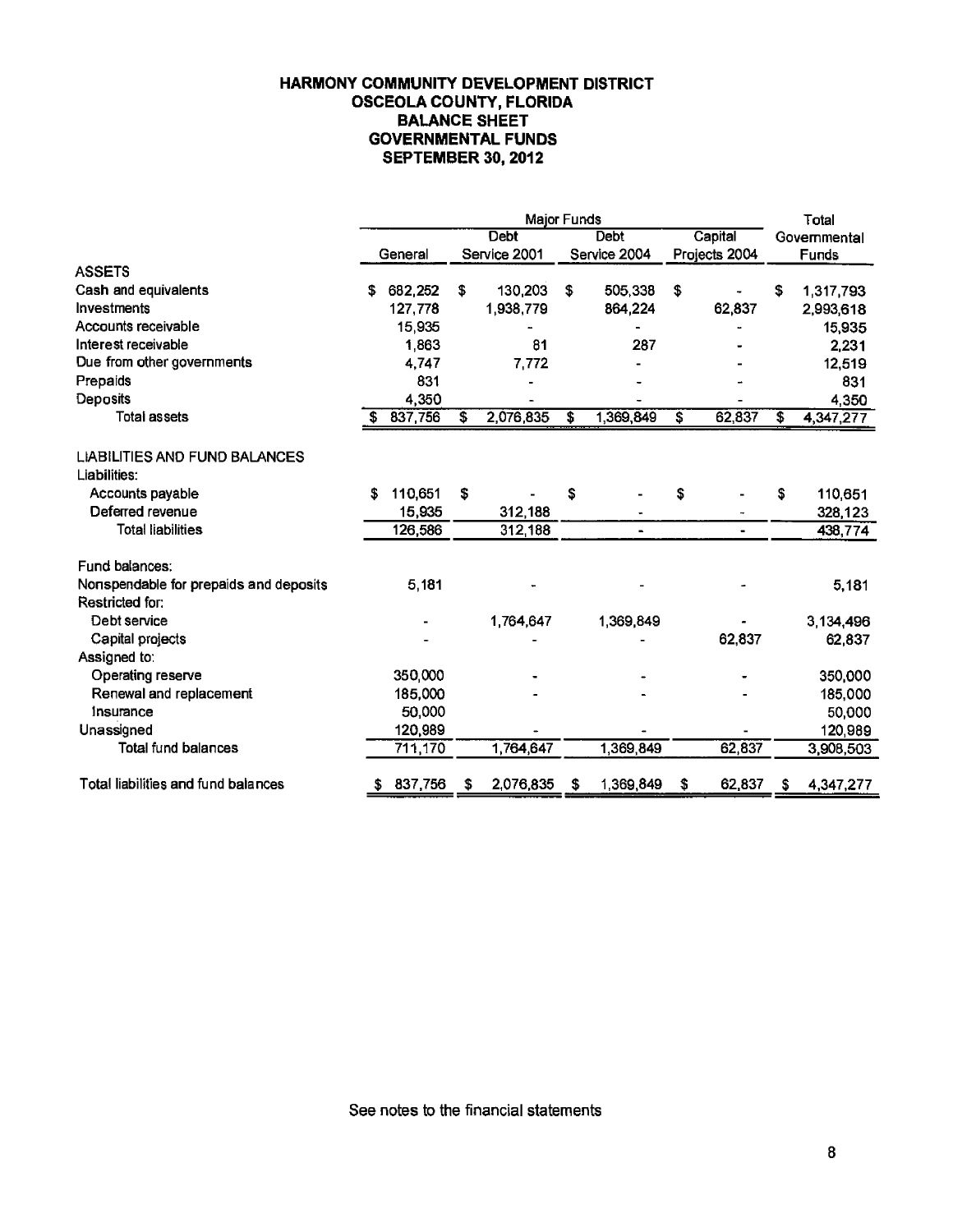# **HARMONY COMMUNITY DEVELOPMENT DISTRICT OSCEOLA COUNTY, FLORIDA RECONCILIATION OF THE BALANCE SHEET - GOVERNMENTAL FUNDS TO THE STATEMENT OF NET ASSETS SEPTEMBER 30, 2012**

| Fund balance - governmental funds                                                                                                                                                                                                                                                                            | \$<br>3,908,503 |
|--------------------------------------------------------------------------------------------------------------------------------------------------------------------------------------------------------------------------------------------------------------------------------------------------------------|-----------------|
| Amounts reported for governmental activities in the statement<br>of net assets are different because:                                                                                                                                                                                                        |                 |
| Capital assets used in governmental activities are not<br>financial resources and, therefore, are not reported as assets in the<br>governmental funds. The statement of net assets includes those capital<br>assets, net of any accumulated depreciation, in the net assets to the<br>government as a whole. |                 |
| 17,406,043<br>Cost of capital assets                                                                                                                                                                                                                                                                         |                 |
| Accumulated depreciation<br>(2,314,754)                                                                                                                                                                                                                                                                      | 15,091,289      |
| Assets that are not available to pay for current-period<br>expenditures are deferred in the fund statements.                                                                                                                                                                                                 | 15.935          |
| Bond issue costs are not financial resources and.                                                                                                                                                                                                                                                            |                 |
| therefore are not reported as assets in the governmental funds. The<br>statement of net assets includes these costs, net of amortization.                                                                                                                                                                    |                 |
| 633,823<br>Bond issue costs                                                                                                                                                                                                                                                                                  |                 |
| Accumulated amortization<br>(169,016)                                                                                                                                                                                                                                                                        | 464.807         |
| Liabilities not due and payable from current available<br>resources are not reported as liabilities in the governmental fund<br>statements. All liabilities, both current and long-term, are reported in the<br>government-wide financial statements.                                                        |                 |
| (850, 667)<br>Accrued interest payable                                                                                                                                                                                                                                                                       |                 |
| (29, 150, 000)<br>Bonds payable                                                                                                                                                                                                                                                                              | (30,000,667)    |
| Net assets of governmental activities                                                                                                                                                                                                                                                                        | (10, 520, 133)  |

 $\bar{\mathcal{A}}$ 

 $\lambda$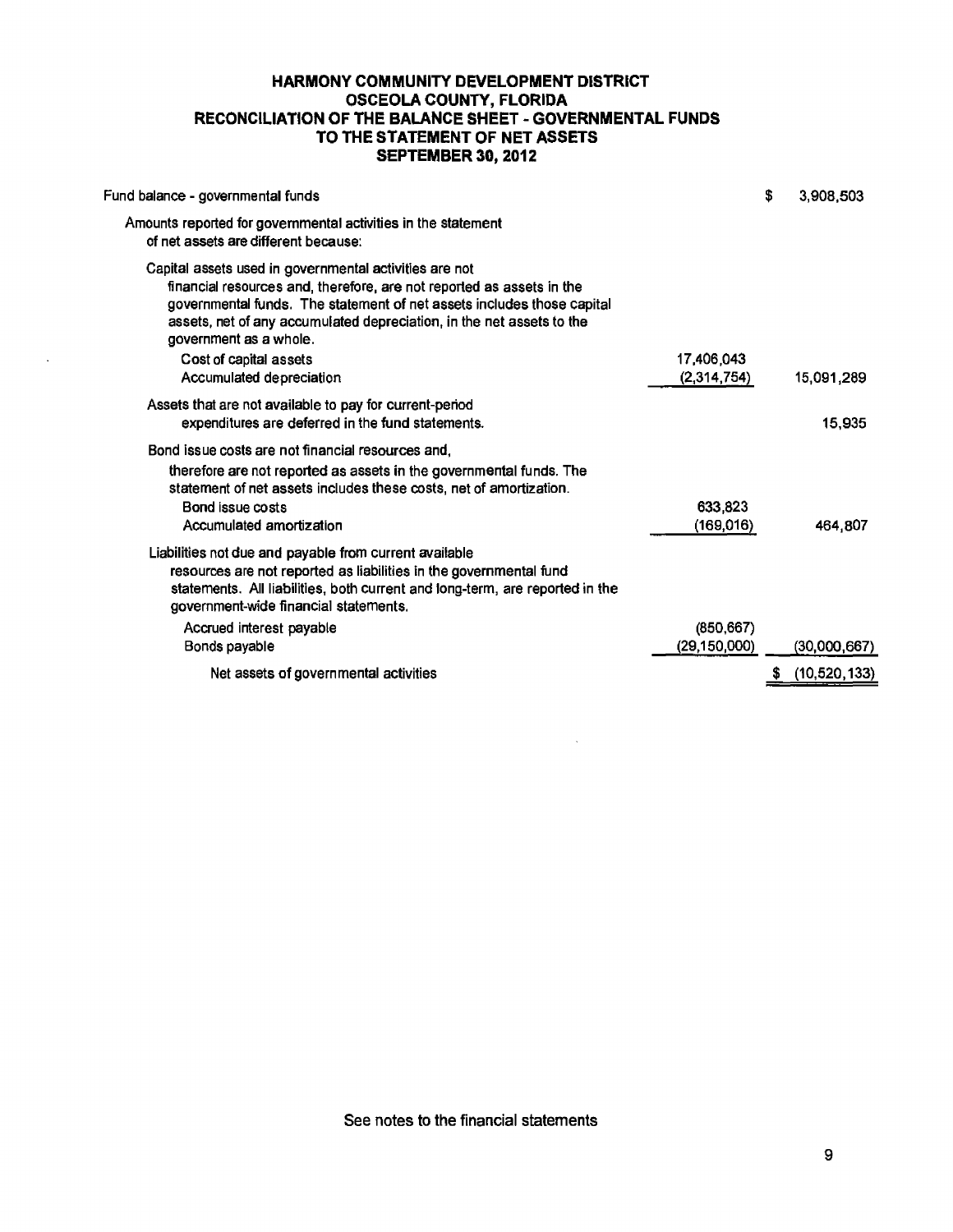# **HARMONY COMMUNITY DEVELOPMENT DISTRICT OSCEOLA COUNTY, FLORIDA STATEMENT OF REVENUES, EXPENDITURES, AND CHANGES IN FUND BALANCES GOVERNMENTAL FUNDS FOR THE FISCAL YEAR ENDED SEPTEMBER 30, 2012**

|                                 | Major Funds |           |    |              |      |              |         |               |              | Total              |  |  |
|---------------------------------|-------------|-----------|----|--------------|------|--------------|---------|---------------|--------------|--------------------|--|--|
|                                 |             |           |    | Debt         | Debt |              | Capital |               |              | Governmental       |  |  |
| <b>REVENUES</b>                 |             | General   |    | Service 2001 |      | Service 2004 |         | Projects 2004 | <b>Funds</b> |                    |  |  |
| <b>Assessments</b>              | S           | 1,524,475 | Ŝ  | 1,460,829    | s.   |              |         |               |              |                    |  |  |
| Interest                        |             | 3,555     |    | 957          |      | 1,197,400    | S       | 30            | s            | 4,182,704          |  |  |
| Developer contributions         |             | 10,853    |    |              |      | 1,012        |         |               |              | 5,554              |  |  |
| Other revenues                  |             | 9,311     |    |              |      |              |         |               |              | 10,853             |  |  |
| Total revenues                  |             | 1,548,194 |    | 1,461,786    |      | 1,198,412    |         | 30            |              | 9,311<br>4,208,422 |  |  |
| <b>EXPENDITURES</b>             |             |           |    |              |      |              |         |               |              |                    |  |  |
| Current:                        |             |           |    |              |      |              |         |               |              |                    |  |  |
| General government              |             | 189,135   |    | 12,468       |      |              |         |               |              | 201,603            |  |  |
| Maintenance and operations      |             | 1,196,401 |    |              |      |              |         |               |              | 1,196,401          |  |  |
| Parks and recreation            |             | 33,418    |    |              |      |              |         |               |              | 33,418             |  |  |
| Debt Service:                   |             |           |    |              |      |              |         |               |              |                    |  |  |
| Principal                       |             |           |    | 355,000      |      | 245,000      |         |               |              | 600,000            |  |  |
| Interest                        |             |           |    | 1,097,288    |      | 985,500      |         |               |              | 2,082,788          |  |  |
| Capital outlay                  |             | 72,537    |    |              |      |              |         |               |              | 72,537             |  |  |
| Total expenditures              |             | 1,491,491 |    | 1,464,756    |      | 1,230,500    |         | ۰             |              | 4,186,747          |  |  |
| Excess (deficiency) of revenues |             |           |    |              |      |              |         |               |              |                    |  |  |
| over (under) expenditures       |             | 56,703    |    | (2,970)      |      | (32,088)     |         | 30            |              | 21,675             |  |  |
| Fund balances - beginning       |             | 654,467   |    | 1,767,617    |      | 1,401.937    |         | 62,807        |              | 3,886,828          |  |  |
| Fund balances - ending          | -5          | 711,170   | s. | 1,764,647    | \$   | 1,369,849    | s       | 62,837        | S            | 3,908,503          |  |  |

 $\sim$ 

 $\sim 10^{11}$ 

 $\mathbf{r}$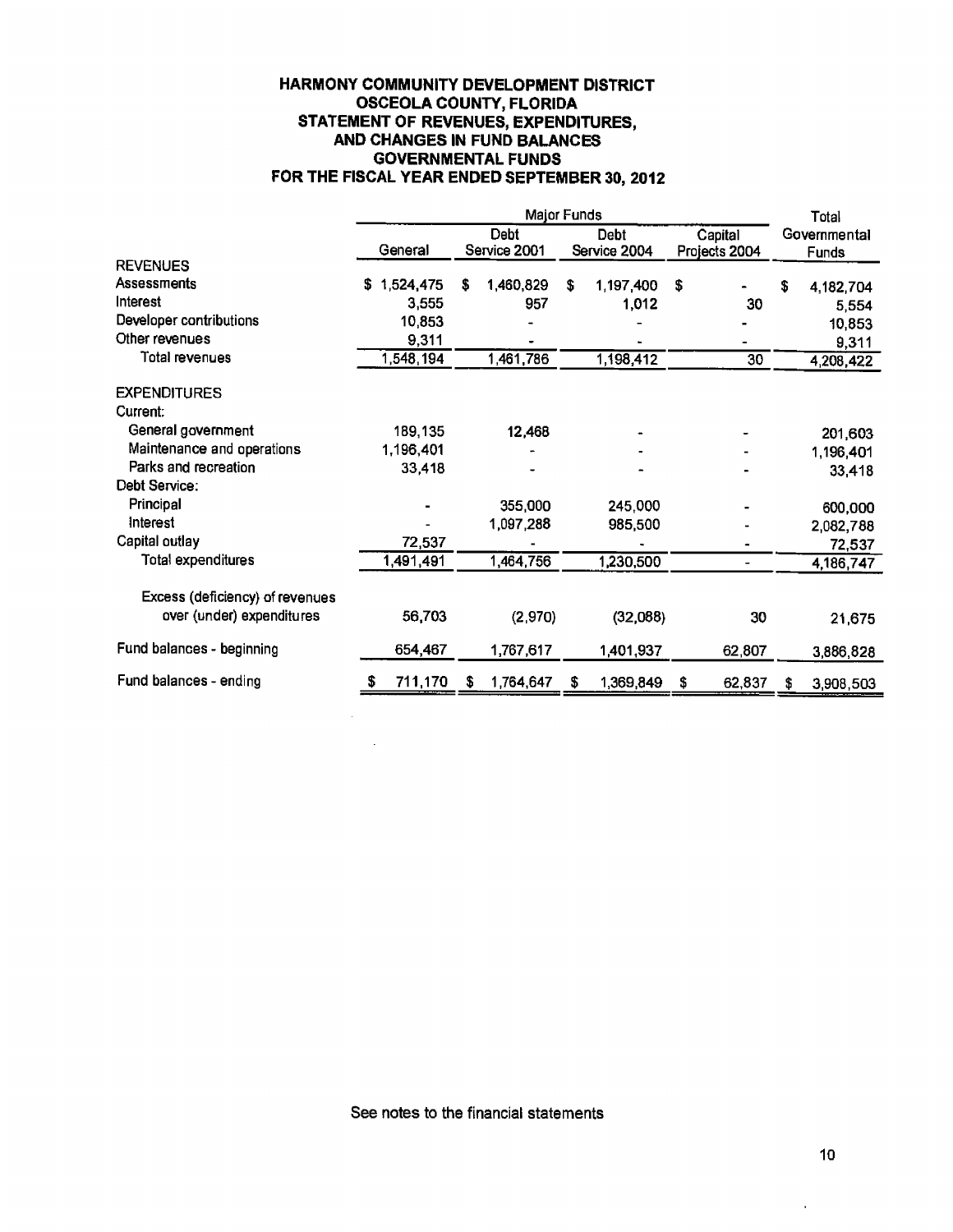# **HARMONY COMMUNITY DEVELOPMENT DISTRICT OSCEOLA COUNTY, FLORIDA RECONCILIATION OF THE STATEMENT OF REVENUES, EXPENDITURES AND CHANGES IN FUND BALANCES OF GOVERNMENTAL FUNDS TO THE STATEMENT OF ACTIVITIES FOR THE FISCAL YEAR ENDED SEPTEMBER 30, 2012**

| Net change in fund balances - total govemmental funds                                                                                                                                                                                              | S | 21.675     |
|----------------------------------------------------------------------------------------------------------------------------------------------------------------------------------------------------------------------------------------------------|---|------------|
| Amounts reported for governmental activities in the statement of activities<br>are different because:                                                                                                                                              |   |            |
| Governmental funds report capital outlays as expenditures; however,<br>the costs of capital assets is eliminated in the statement of activities and<br>capitalized in the statement of net assets.                                                 |   | 72,537     |
| Revenues in the statement of activities that do not provide current<br>financial resources are deferred and not reported as revenues in the fund financial<br>statements.                                                                          |   | 15,935     |
| Depreciation of capital assets is not recognized in the governmental<br>fund statements but is reported as an expense in the statement of activities.                                                                                              |   | (466, 585) |
| Repayment of long-term liabilities are reported as expenditures in<br>the governmental fund statement but such repayments reduce liabilities in the<br>statement of net assets and are eliminated in the statement of activities.                  |   | 600,000    |
| Governmental funds report the effect of issuance costs, premiums,<br>discounts, and similar items when debt is first issued, whereas these amounts are<br>deferred and amortized in the statement of activities.<br>Amortization of issuance costs |   | (21, 127)  |
| The change in accrued interest on long-term liabilities between the<br>current and prior fiscal year is recorded in the statement of activities but not in the<br>fund financial statements.                                                       |   | 17,615     |
| Change in net assets of governmental activities                                                                                                                                                                                                    |   | 240,050    |

**See notes to the financial statements** 

 $\mathcal{L}_{\mathcal{L}}$ 

 $\cdot$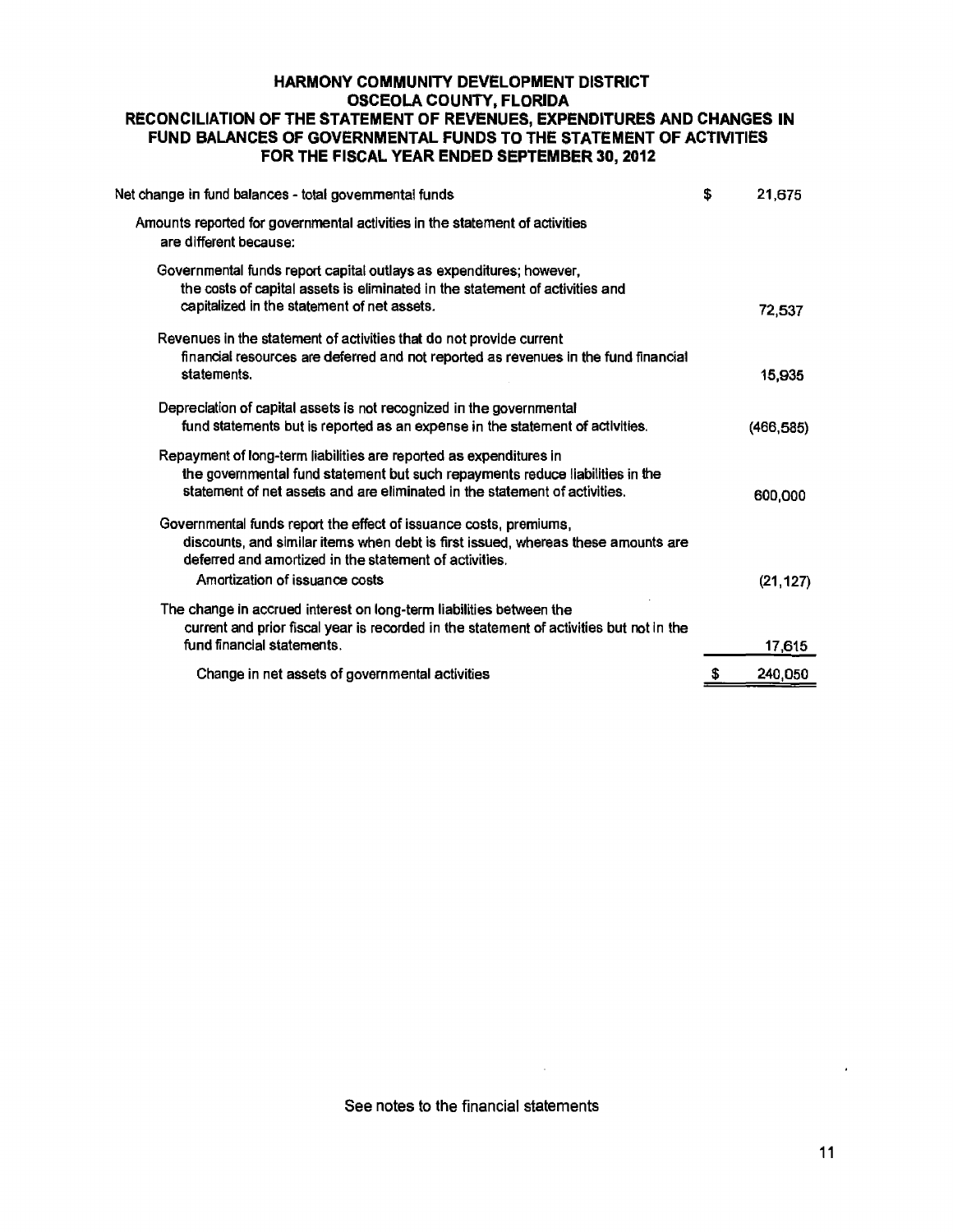# **HARMONY COMMUNITY DEVELOPMENT DISTRICT OSCEOLA COUNTY, FLORIDA NOTES TO FINANCIAL STATEMENTS**

# **NOTE 1— NATURE OF ORGANIZATION AND REPORTING ENTITY**

Harmony Community Development District (the "District") was established on February 28, 2000 by the Osceola County, Florida Ordinance No. 00-05 pursuant to the Uniform Community Development District Act of 1980, otherwise known as Chapter 190, Florida Statutes. The Act provides among other things, the power to manage basic services for community development, power to borrow money and issue bonds, and to levy and assess non-ad valorem assessments for the financing and delivery of capital infrastructure.

The District was established for the purpose of managing the acquisition, construction, maintenance, operation and financing of a portion of the infrastructure necessary for community development within the District.

The District is governed by the Board of Supervisors ("Board") which is composed of five members. The Supervisors are elected by qualified electors within the District. To carry out the purpose of the District, the Board of Supervisors of the District exercises all powers granted to the District pursuant to Chapter 190, Florida Statutes. These powers include, but are not limited to:

- 1. To determine, order, levy, impose, collect, and enforce special assessments.
- 2. Approve the budget for the ensuing fiscal year submitted to the Board by the District Manager.
- 3. Exercising control over facilities and properties.
- 4. Controlling the use of funds generated by the District.
- 5. Approving the hiring and firing of key personnel.<br>6. To finance fund plan establish acquire constru
- 6. To finance, fund, plan, establish, acquire, construct or reconstruct, enlarge or extend, equip, operate, and maintain District systems, facilities, and basic infrastructure.

The financial statements were prepared in accordance with Governmental Accounting Standards Board ("GASB") Statement 14, and Statement 39, an amendment of GASB Statement 14. Under the provisions of those standards, the financial reporting entity consists of the primary government, organizations for which the District Board of Supervisors is considered to be financially accountable, and other organizations for which the nature and significance of their relationship with the District are such that, if excluded, the financial statements of the District would be considered incomplete or misleading. There are no entities considered to be component units of the District; therefore, the financial statements include only the operations of the District.

# **NOTE 2 — SUMMARY OF SIGNIFICANT ACCOUNTING POLICIES**

## **Government-Wide and Fund Financial Statements**

The basic financial statements include both government-wide and fund financial statements.

The government-wide financial statements (i.e., the statement of net assets and the statement of activities) report information on all of the non-fiduciary activities of the primary government. For the most part, the effect of interfund activity has been removed from these statements.

The statement of activities demonstrates the degree to which the direct expenses of a given function or segment is offset by program revenues. Direct expenses are those that are clearly identifiable with a specific function or segment. Program revenues include: 1) charges to customers who purchase, use or directly benefit from goods, services or privileges provided by a given function or segment. Operating-type special assessments for maintenance and debt service are treated as charges for services. and 2) grants and contributions that are restricted to meeting the operational or capital requirements of a particular function or segment. Other items not included among program revenues are reported instead as *general revenues*.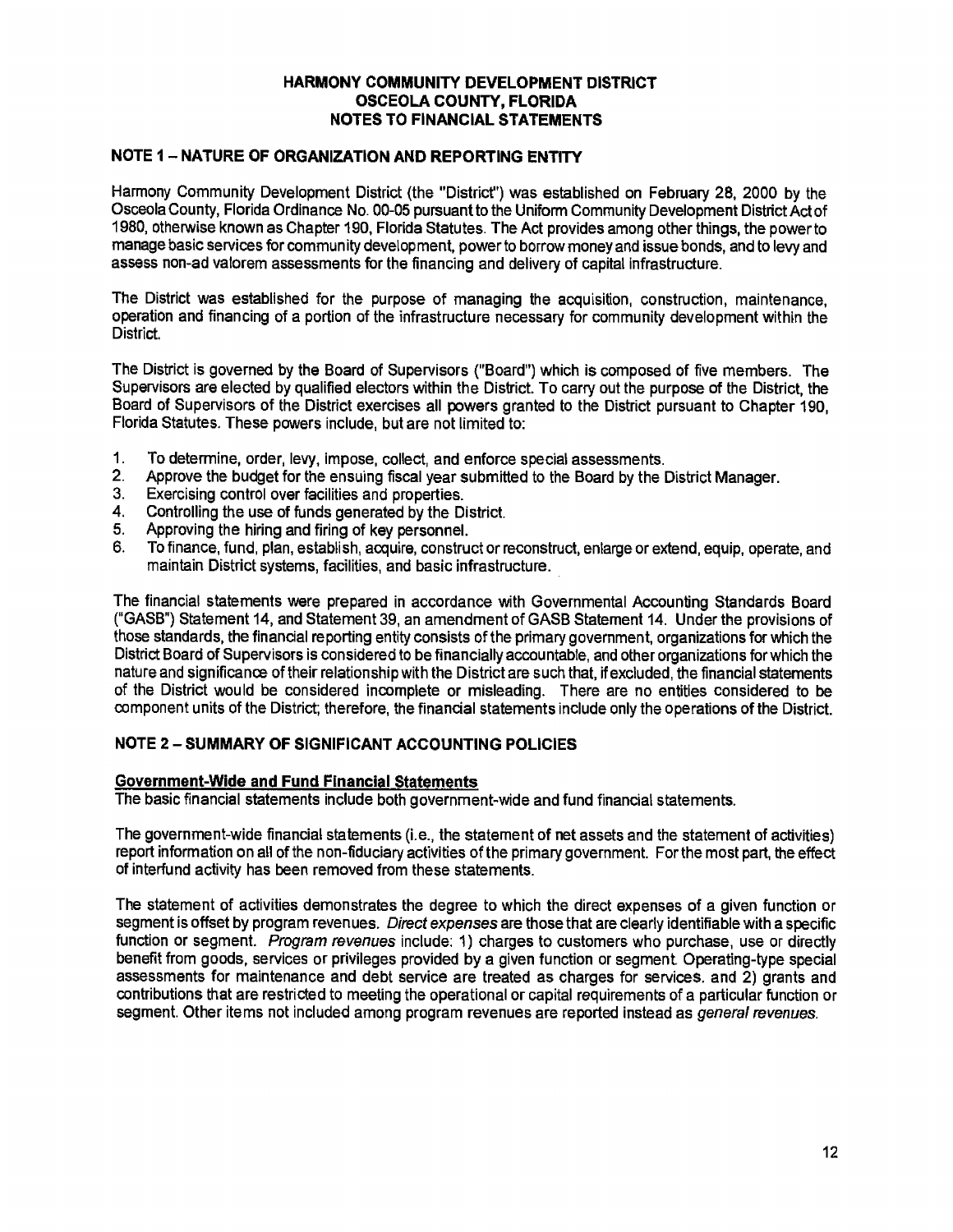# **Measurement Focus, Basis of Accounting and Financial Statement Presentation**

The government-wide financial statements are reported using the economic resources measurement focus and the accrual basis of accounting. Revenues are recorded when earned and expenses are recorded when a liability is incurred, regardless of the timing of related cash flows. Assessments are recognized as revenues in the year for which they are levied. Grants and similar items are to be recognized as revenue as soon as all eligibility requirements imposed by the provider have been met.

Governmental fund financial statements are reported using the *current financial resources measurement focus* and the modified accrual basis of accounting. Revenues are recognized as soon as they are both measurable and available. Revenues are considered to be available when they are collectible within the current period or soon enough thereafter to pay liabilities of the current period. For this purpose, the government considers revenues to be available if they are collected within 60 days of the end of the current fiscal period. Expenditures are recorded when a liability is incurred, as under accrual accounting. However, debt service expenditures are recorded only when payment is due.

#### **Assessments**

Assessments are non-ad valorem assessments on benefited lands within the District. Assessments are imposed and levied to pay for the operations and maintenance by the District of its systems and facilities provided to the property. For debt service, certain amounts are collected at lot closings as advance payments and are used to prepay a portion of the Bonds outstanding. Otherwise, assessments are collected annually to provide funds for the debt service on the portion of the Bonds which are not paid with prepaid assessments. The fiscal year for which annual assessments are levied begins on October 1 with discounts available for payments through February 28 and become delinquent on April 1. The District's annual assessments for operations and debt service are noticed and collected by the County Tax Collector for non-Developer owned parcels or lots. For certain Developer owned acres, parcels or lots the District bills and collects the annual assessments. The amounts remitted to the District are net of applicable discounts or necessary administrative costs reimbursements and collection costs compensation. For assessments billed and collected by the District, there are no discounts to date authorized by the District. In addition, amounts remitted by the County Tax Collector include interest on monies held from the day of collection to the day of distribution.

Assessments and interest associated with the current fiscal period are considered to be susceptible to accrual and are recognized as revenues of the current fiscal period. The portion of assessments receivable due within the current fiscal period is considered to be susceptible to accrual as revenue of the current period. All other revenue items are considered to be measurable and available only when cash is received by the government.

The District reports the following major governmental funds:

## General Fund

The general fund is the general operating fund of the District. It is used to account for all financial resources except those required to be accounted for in another fund.

## Debt Service Fund 2001

The debt service fund is used to account for the accumulation of resources for the annual payment of principal and interest on the Series 2001 Bonds.

#### Debt Service Fund 2004

The debt service fund is used to account for the accumulation of resources for the annual payment of principal and interest on the Series 2004 Bonds.

#### Capital Projects Fund 2004

This fund accounts for the financial resources to be used for the acquisition or construction of major infrastructure within the District.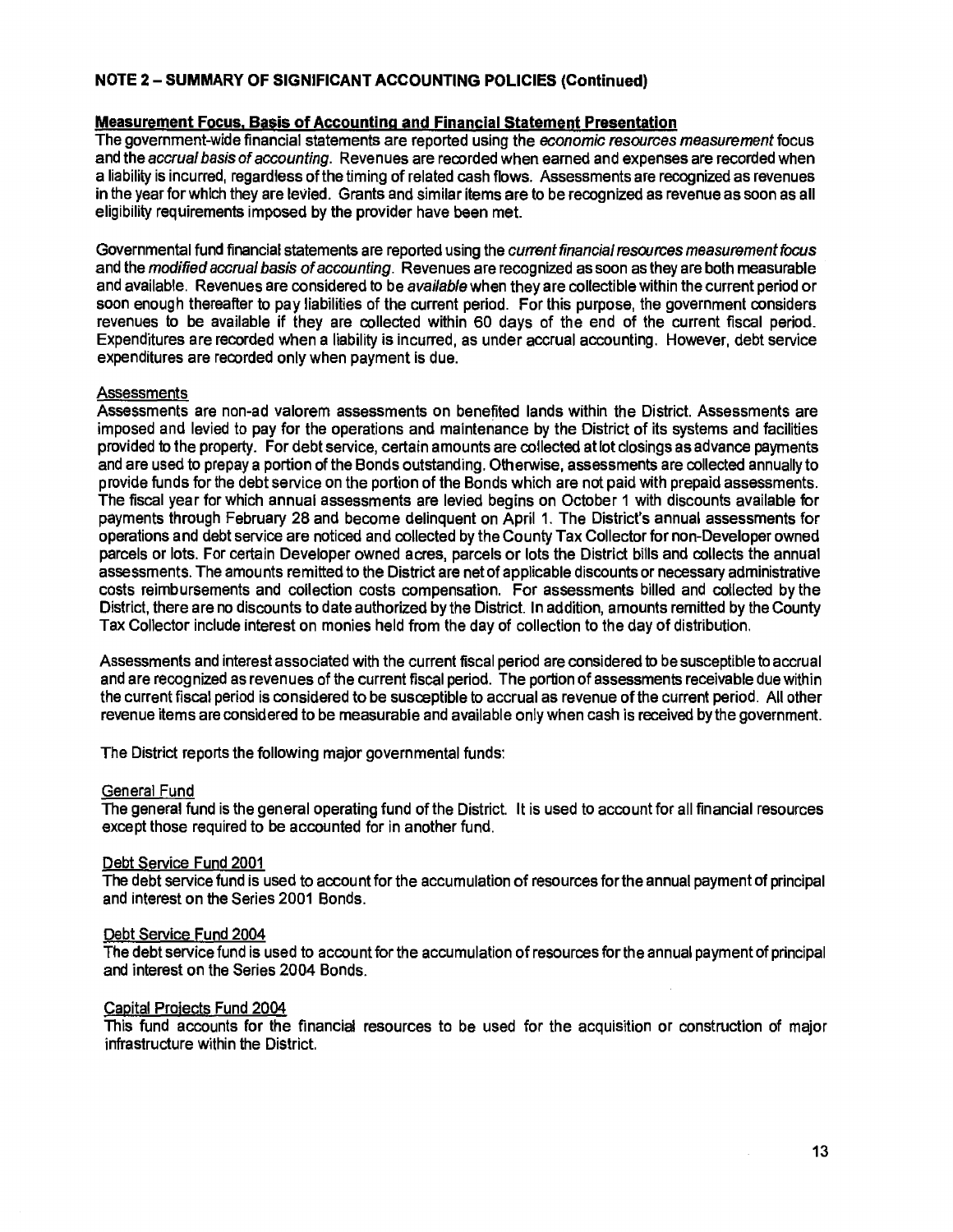# **Measurement Focus, Basis of Accounting and Financial Statement Presentation (Continued)**

As a general rule, the effect of interfund activity has been eliminated from the government-wide financial statements.

When both restricted and unrestricted resources are available for use, it is the government's policy to use restricted resources first for qualifying expenditures, then unrestricted resources as they are needed.

# **Assets. Liabilities and Net Assets or Equity**

#### Restricted Assets

These assets represent cash and investments set aside pursuant to Bond covenants or other contractual restrictions.

## Deposits and Investments

The District's cash and cash equivalents are considered to be cash on hand and demand deposits.

The District has elected to proceed under the Alternative Investment Guidelines as set forth in Section 218.415 (17) Florida Statutes. The District may invest any surplus public funds in the following:

- a) The Local Government Surplus Trust Funds, or any intergovernmental investment pool authorized pursuant to the Florida Interlocal Cooperation Act;
- b) Securities and Exchange Commission registered money market funds with the highest credit quality rating from a nationally recognized rating agency;
- c) Interest bearing time deposits or savings accounts in qualified public depositories;
- d) Direct obligations of the U.S. Treasury.

Securities listed in paragraphs c and d shall be invested to provide sufficient liquidity to pay obligations as they come due. In addition, surplus funds may be deposited into certificates of deposit which are insured and any unspent Bond proceeds are required to be held in investments as specified in the Bond Indenture.

The District records all interest revenue related to investment activities in the respective funds and reports investments at fair value.

## Inventories and Prepaid Items

Inventories of governmental funds are recorded as expenditures when consumed rather than when purchased.

Certain payments to vendors reflect costs applicable to future accounting periods and are recorded as prepaid items in both government-wide and fund financial statements.

## Capital Assets

Capital assets, which include property, plant and equipment, and infrastructure assets (e.g., roads, sidewalks and similar items) are reported in the governmental activities columns in the government-wide financial statements. Capital assets are defined by the government as assets with an initial, individual cost of more than \$5,000 (amount not rounded) and an estimated useful life in excess of two years. Such assets are recorded at historical cost or estimated historical cost if purchased or constructed. Donated capital assets are recorded at estimated fair market value at the date of donation.

The costs of normal maintenance and repairs that do not add to the value of the asset or materially extend assets lives are not capitalized. Major outlays for capital assets and improvements are capitalized as projects are constructed.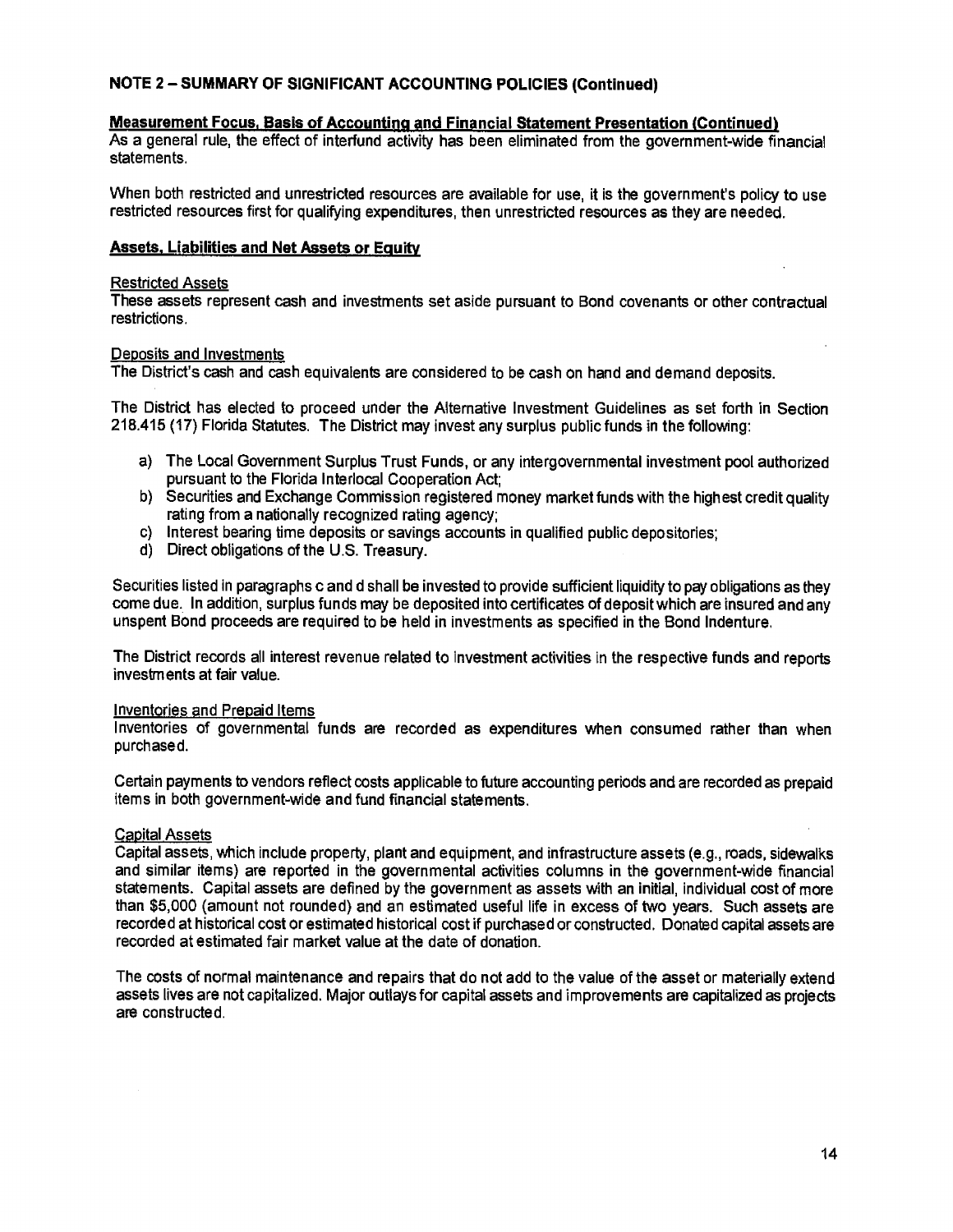# **Assets, Liabilities and Net Assets or Equity (Continued)**

# Capital Assets (Continued)

Property, plant and equipment of the District are depreciated using the straight-line method over the following estimated useful lives:

| <b>Assets</b>           | Years     |
|-------------------------|-----------|
| Equipment               | 10        |
| Infrastructure          | 15        |
| Recreational facilities | $25 - 30$ |

In the governmental fund financial statements, amounts incurred for the acquisition of capital assets are reported as fund expenditures. Depreciation expense is not reported in the governmental fund financial statements.

#### Deferred Charges

In a prior year, in connection with the issuance of certain debt, the District incurred costs totaling \$633,823. In the government-wide financial statements, that amount has been capitalized and amortized over the estimated life of the Bonds. At September 30, 2012, the District reported accumulated amortization of \$169,016.

## Deferred Revenue

Governmental funds report deferred revenue in connection with receivables for revenues that are not considered to be available to liquidate liabilities of the current period. Governmental funds also defer revenue recognition in connection with resources that have been received, but not yet earned.

#### Long-Term Obligations

In the government-wide financial statements long-term debt and other long-term obligations are reported as liabilities in the statement of net assets. Bond premiums and discounts, as well as issuance costs, are deferred and amortized ratably over the life of the Bonds. Bonds payable are reported net of premiums or discounts.

In the fund financial statements, governmental fund types recognize premiums and discounts, as well as issuance costs, during the current period. The face amount of debt issued is reported as other financing sources. Premiums received on debt issuances are reported as other financing sources while discounts on debt issuances are reported as other financing uses. Issuance costs, whether or not withheld from the actual debt proceeds received, are reported as debt service expenditures.

#### Fund Equity/Net Assets

In the fund financial statements, governmental funds report non spendable and restricted fund balance for amounts that are not available for appropriation or are legally restricted by outside parties for use for a specific purpose. Assignments of fund balance represent tentative management plans that are subject to change.

The District can establish limitations on the use of fund balance as follows:

Committed fund balance — Amounts that can be used only for the specific purposes determined by a formal action (motion) of the Board of Supervisors. Commitments may be changed or lifted only by the Board of Supervisors taking the same formal action (motion) that imposed the constraint originally. Resources accumulated pursuant to stabilization arrangements sometimes are reported in this category.

Assigned fund balance — Includes spendable fund balance amounts that are intended to be used for specific purposes that are neither considered restricted nor committed. Assignments are established by the Board of Supervisors of the District and are generally temporary.

The District first uses committed fund balance, followed by assigned fund balance and then unassigned fund balance when expenditures are incurred for purposes for which amounts in any of the unrestricted fund balance classifications could be used.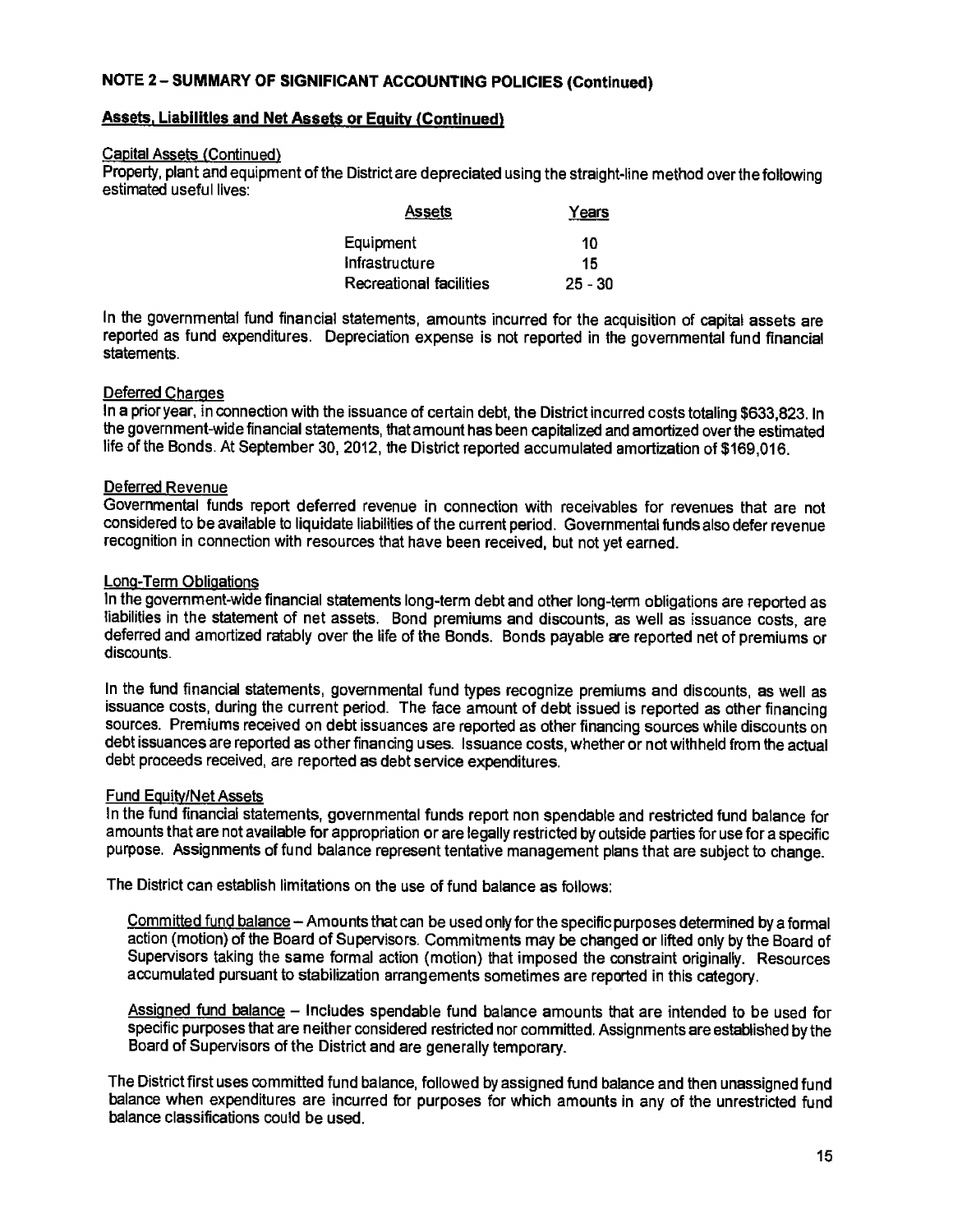# **Assets, Liabilities and Net Assets or Equity (Continued)**

# Fund Equity/Net Assets (Continued)

Net assets in the government-wide financial statements are categorized as invested in capital assets, net of related debt, restricted or unrestricted. Invested in capital assets, net of related debt represents net assets related to infrastructure and property, plant and equipment, net of any related debt. Restricted net assets represent the assets restricted by the District's Bond covenants or other contractual restrictions.

# **Other Disclosures**

## Use of Estimates

The preparation of financial statements in conformity with generally accepted accounting principles requires management to make estimates and assumptions that affect the reported amounts of assets and liabilities, and disclosure of contingent assets and liabilities at the date of the financial statements, and the reported amounts of revenues and expenditures during the reporting period. Actual results could differ from those estimates.

# **NOTE 3 — BUDGETARY INFORMATION**

The District is required to establish a budgetary system and an approved Annual Budget. Annual Budgets are adopted on a basis consistent with generally accepted accounting principles for the general fund. All annual appropriations lapse at fiscal year end.

The District follows these procedures in establishing the budgetary data reflected in the financial statements.

- a) Each year the District Manager submits to the District Board a proposed operating budget for the fiscal year commencing the following October 1.
- b) Public hearings are conducted to obtain comments.
- c) Prior to October 1, the budget is legally adopted by the District Board.
- d) All budget changes must be approved by the District Board.
- e) The budgets are adopted on a basis consistent with generally accepted accounting principles.
- f) Unused appropriation for annually budgeted funds lapse at the end of the year.

# **NOTE 4 — DEPOSITS AND INVESTMENTS**

# **Deposits**

The District's cash balances, including the certificate of deposits shown below, were entirely covered by federal depository insurance or by a collateral pool pledged to the State Treasurer. Florida Statutes Chapter 280, "Florida Security for Public Deposits Act", requires all qualified depositories to deposit with the Treasurer or another banking institution eligible collateral equal to various percentages of the average daily balance for each month of all public deposits in excess of any applicable deposit insurance held. The percentage of eligible collateral (generally, U.S. Governmental and agency securities, state or local government debt, or corporate bonds) to public deposits is dependent upon the depository's financial history and its compliance with Chapter 280. **In** the event of a failure of a qualified public depository, the remaining public depositories would be responsible for covering any resulting losses.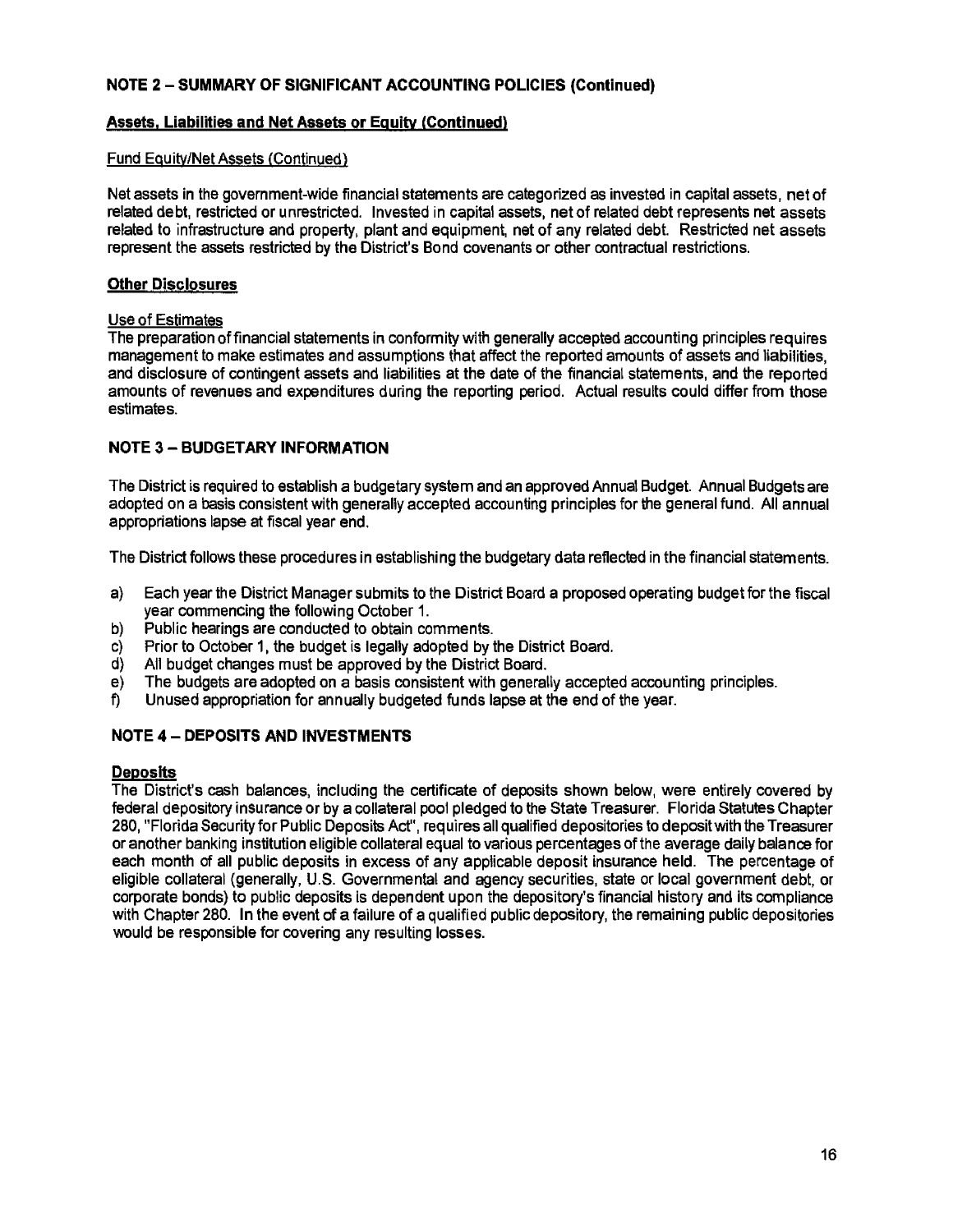# **NOTE 4 - DEPOSITS AND INVESTMENTS (Continued)**

#### **Investments**

The District's investments were held as follows at September 30, 2012:

|                                             | Fair Value |           | <b>Credit Risk</b>  | <b>Maturities</b> |
|---------------------------------------------|------------|-----------|---------------------|-------------------|
| US Bank N.A. Int Bearing Commercial Paper   | S          | 568.399   | <b>S&amp;P A-1+</b> | 10/1/2012         |
| <b>Flagstar Bank Certificate of Deposit</b> |            | 65.054    | N/A                 | 10/12/2012        |
| US Bank N.A. Int Bearing Commercial Paper   |            | 2.232.387 | <b>S&amp;P A-1+</b> | 2/1/2013          |
| Centerstate Bank Certificate of Deposit     |            | 127.778   | <b>N/A</b>          | 7/6/2014          |
|                                             | \$         | 2,993,618 |                     |                   |

Custodial risk - For an investment, custodial credit risk is the risk that, in the event of the failure of the counterparty, the District will not be able to recover the value of the investments or collateral securities that are in the possession of an outside party. The District has no formal policy for custodial risk. The commercial paper investments are held by the trustee or agent but not in the District's name.

Credit risk  $-$  For investments, credit risk is generally the risk that an issuer of an investment will not fulfill its obligation to the holder of the investment. This is measured by the assignment of a rating by a nationally recognized statistical rating organization. **Investment** ratings by investment type are included in the preceding summary of investments.

Concentration risk - The District places no limit on the amount the District may invest in any one issuer.

Interest rate risk- The District does not have a formal policy that limits investment maturities as a means of managing exposure to fair value losses arising from increasing interest rates.

However, the Bond Indenture limits the type of investments held using unspent proceeds.

## **NOTE 5 - CAPITAL ASSETS**

Capital asset activity for the fiscal year ended September 30, 2012 was as follows:

|                                              |  | <b>Beginning</b><br>Balance | <b>Additions</b> |           | Reductions |    | Ending<br>Balance |              |
|----------------------------------------------|--|-----------------------------|------------------|-----------|------------|----|-------------------|--------------|
| Governmental activities                      |  |                             |                  |           |            |    |                   |              |
| Capital assets, not being depreciated        |  |                             |                  |           |            |    |                   |              |
| Land and land improvements                   |  | 8,543,600                   | \$               |           | s.         |    |                   | 8,543,600    |
| Total capital assets, not being depreciated  |  | 8,543,600                   |                  |           |            |    |                   | 8,543,600    |
| Capital assets, being depreciated            |  |                             |                  |           |            |    |                   |              |
| Infrastructure                               |  | 5,005,805                   |                  | 23,646    |            |    |                   | 5,029,451    |
| Recreational facilities                      |  | 3.720.505                   |                  | 30,715    |            |    |                   | 3,751,220    |
| Equipment                                    |  | 63,596                      |                  | 18,176    |            |    |                   | 81.772       |
| Total capital assets, being depreciated      |  | 8,789,906                   |                  | 72,537    |            |    |                   | 8,862,443    |
| Less accumulated depreciation for:           |  |                             |                  |           |            |    |                   |              |
| Infrastructure                               |  | 1,319,326                   |                  | 334,699   |            |    |                   | 1.654,025    |
| Recreational facilities                      |  | 500,788                     |                  | 124,750   |            |    |                   | 625,538      |
| Equipment                                    |  | 28.055                      |                  | 7,136     |            |    |                   | 35,191       |
| Total accumulated depreciation               |  | 1,848.169                   |                  | 466,585   |            | u, |                   | 2,314,754    |
| Total capital assets, being depreciated, net |  | 6,941,737                   |                  | (394,048) |            |    |                   | 6,547,689    |
| Governmental activities capital assets, net  |  | 15,485,337                  |                  | (394,048) | 5          |    |                   | \$15,091,289 |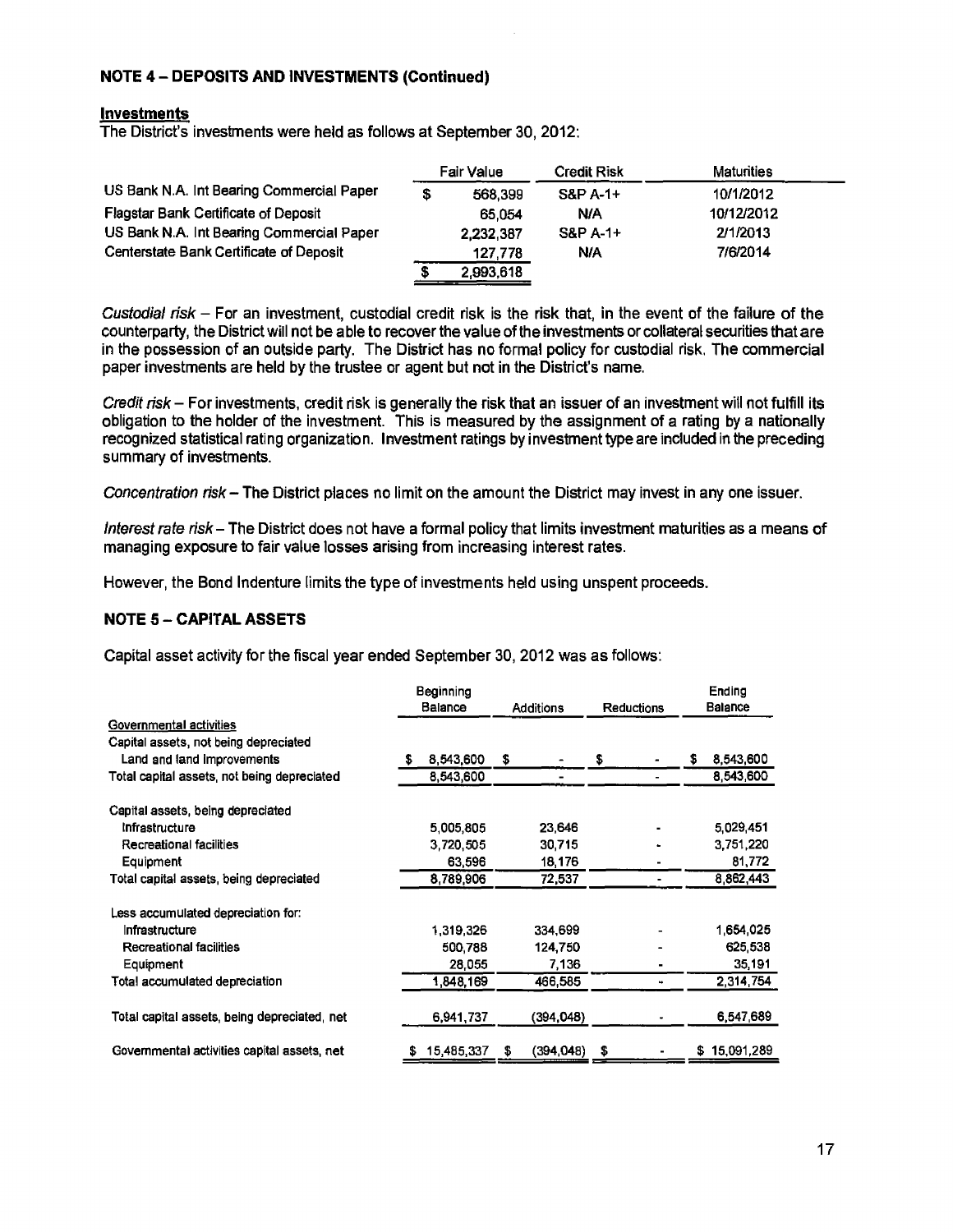# **NOTE 6 — CAPITAL ASSETS (Continued)**

Depreciation expense was charged to function/program as follows:

| Maintenance and operations | s | 341.835 |
|----------------------------|---|---------|
| Parks and recreation       |   | 124.750 |
| Total depreciation expense | s | 466,585 |

During the current fiscal year, the District entered into an agreement with the Developer whereby the District will contribute \$62,000 toward a Park Improvements Project that will commence in the subsequent fiscal year. The District will use the funds held on deposit in the Series 2004 Construction Account. Upon the completion of the project, the Developer will convey to the District all of its right, title and interest in and to the Improvements. As of the report date, the District has not remitted the amount to the Developer.

# **NOTE 6 — LONG TERM LIABILITIES**

## **Capital Improvement Revenue Bonds Series 2001**

**On** October 9, 2001 the District issued \$17,700,000 of Capital Improvement Revenue Bonds Series 2001, due on May 1, 2032 with a fixed interest rate of 7.25%. Interest is payable semiannually on each May 1 and November 1. Principal is payable on an annual basis commencing May 1, 2003 through May 1, 2032.

The Series 2001 Bonds are subject to redemption at the option of the District prior to their maturity. The Bonds are subject to extraordinary mandatory redemption prior to their selected maturity in the manner determined by the Bond Registrar if certain events occurred as outlined in the Bond Indenture. This occurred during the fiscal year ended September 30, 2012 as the District collected prepaid assessments from lot owners and prepaid \$30,000 of the Bonds. See Note 12 for additional call amounts subsequent to year end.

The Bond Indenture established a debt service reserve requirement as well as other restrictions and requirements relating principally to the use of proceeds and the procedures to be followed by the District on assessments to property owners. The District agrees to levy special assessments in annual amounts adequate to provide payment of debt service and to meet the reserve requirements. The District is in compliance with the requirements of the Bond Indenture at September 30, 2012.

The Bond Indenture requires that the District obtain a \$5,000,000 letter of credit which can be utilized by the Trustee in the event that sufficient funds are not available to cover the required debt service payments. The District does not currently have a letter of credit. There is an insurance policy and mortgage security agreement in place through the District's trust account.

## **Capital Improvement Revenue Bonds Series 2004**

**On** December 10, 2004 the District issued \$15,490,000 of Capital Improvement Revenue Bonds Series 2004, due on May 1, 2036 with a fixed interest rate of 6.75%. Interest is payable semiannually on each May 1 and November 1 commencing May 1, 2006. Principal is payable on an annual basis commencing May 1, 2007.

The Series 2004 Bonds are subject to redemption at the option of the District prior to their maturity. The Bonds are subject to extraordinary mandatory redemption prior to their selected maturity in the manner determined by the Bond Registrar if certain events occurred as outlined in the Bond Indenture.

The Bond Indenture established a debt service reserve requirement as well as certain other restrictions and requirements relating principally to the use of proceeds and the procedures to be followed by the District on assessments to property owners. The District agrees to levy special assessments in annual amounts adequate to provide payment of debt service and to meet the reserve requirements. The District is in compliance with the requirements of the Bond Indenture at September 30, 2012.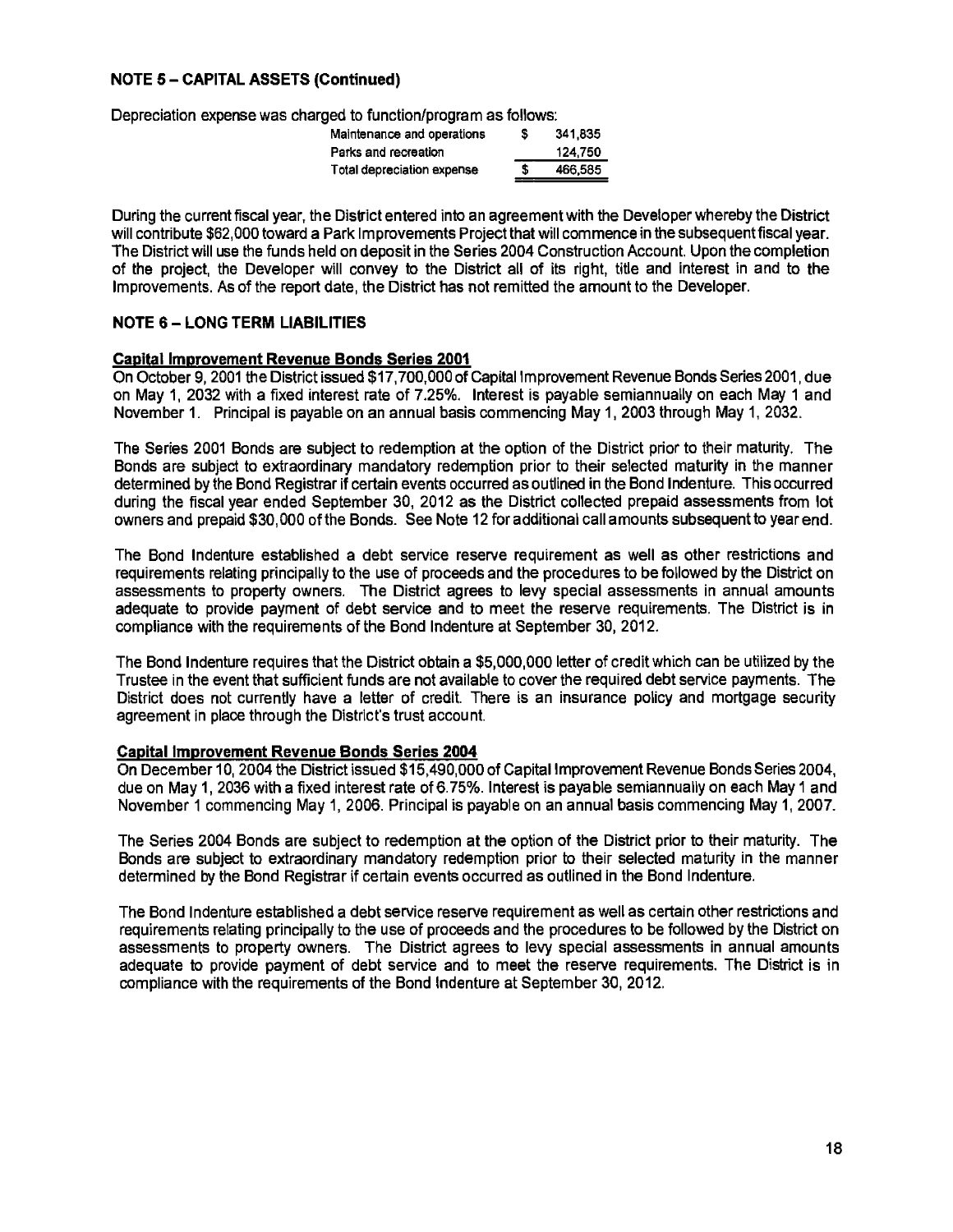# **NOTE 6 — LONG TERM LIABILITIES (Continued)**

# **Long-term debt activity**

**Changes in long-term liability activity for the fiscal year ended September 30, 2012 were as follows:** 

|                         | Beginning Balance |    | Additions      |  | Reductions |     | <b>Ending Balance</b> |  | Due Within<br>One Year |  |
|-------------------------|-------------------|----|----------------|--|------------|-----|-----------------------|--|------------------------|--|
| Governmental activities |                   |    |                |  |            |     |                       |  |                        |  |
| Bonds payable:          |                   |    |                |  |            |     |                       |  |                        |  |
| Series 2001             | 15.150.000        | S  |                |  | 355,000    | - 3 | 14,795,000            |  | 350,000                |  |
| Series 2004             | 14,600,000        |    |                |  | 245.000    |     | 14.355.000            |  | 255,000                |  |
| Total                   | 29,750,000        | £. | $\blacksquare$ |  | 600,000    | S   | 29.150.000            |  | 605,000                |  |

**At September 30, 2012, the scheduled debt service requirements on the long - term debt were as follows:** 

|                              | <b>Governmental Activities</b> |                       |   |            |    |            |  |
|------------------------------|--------------------------------|-----------------------|---|------------|----|------------|--|
| Year ending<br>September 30: |                                | Interest<br>Principal |   |            |    | Total      |  |
| 2013                         | \$                             | 605,000               | s | 2.041.600  | \$ | 2,646,600  |  |
| 2014                         |                                | 650,000               |   | 1,999,013  |    | 2,649,013  |  |
| 2015                         |                                | 690,000               |   | 1,953,263  |    | 2,643,263  |  |
| 2016                         |                                | 740,000               |   | 1,904,688  |    | 2,644,688  |  |
| 2017                         |                                | 795,000               |   | 1,852,588  |    | 2,647,588  |  |
| 2018 - 2022                  |                                | 4,915,000             |   | 8,338,288  |    | 13.253.288 |  |
| 2023 - 2027                  |                                | 6,920,000             |   | 6,341,838  |    | 13,261,838 |  |
| 2028 - 2032                  |                                | 9,675,000             |   | 3,537,750  |    | 13,212,750 |  |
| 2033 - 2036                  |                                | 4,160,000             |   | 725,625    |    | 4,885,625  |  |
| Total                        | S                              | 29,150,000            | Ŝ | 28.694.653 | \$ | 57,844,653 |  |

# **NOTE 7 — DEVELOPER AND RELATED TRANSACTIONS**

**The Developer (Harmony Development Co., LLC) and related entities own a portion of raw land within the District; therefore, revenues in the general and debt service funds include non ad-valorem assessments billed by the District on lots owned by the Developer and related entities. Developer and related assessment revenue for the fiscal year ended September 30, 2012 totaled \$1,149,509 for the general fund. For debt service, Developer and related assessment revenue for the fiscal year ended September 30, 2012 was \$2,032,779 for both the Series 2001 and 2004 Bonds.** 

**In addition, during the current fiscal year the Developer reimbursed the District \$10,853 for the purchase of a modular play unit for the District.** 

# **NOTE 8 — CONCENTRATION**

**The District's activity is dependent on the continued involvement of the Developer, the loss of which could have a material adverse effect on the District's operations.** 

# **NOTE 9 — DEFICIT NET ASSETS**

**The District has a government-wide net asset deficit balance of (\$10,530,986) as of September 30, 2012. There is no such deficit reflected in the governmental fund statements. In a prior year, certain assets were financed through the issuance of long-term debt but were conveyed to other entities for ownership and maintenance. Those capitals assets are not included in the assets of the District; however, the long-term debt associated with those assets remains a liability of the District.**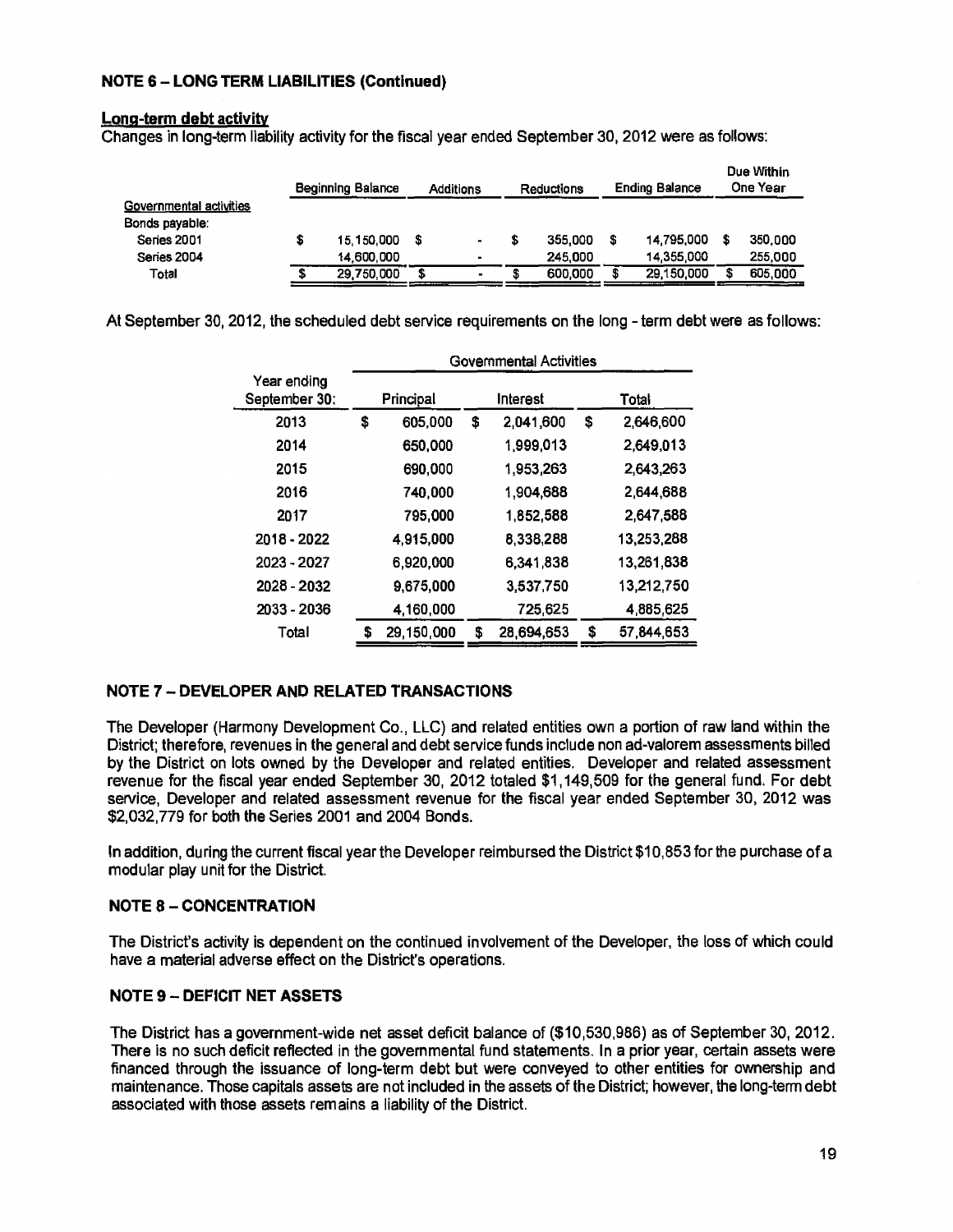# **NOTE 10 - MANAGEMENT COMPANY**

The District has contracted with a management company to manage the works of the District, including to perform services such as financial and accounting advisory services. Certain employees of the management company also serve as officers of the District. Under the agreement, the District compensates the management company to manage the works of the District. The management company provides management services, including, but not limited to: management, accounting, financial reporting, computer and other administrative costs.

# **NOTE 11 — RISK MANAGEMENT**

The District is exposed to various risks of loss related to torts; theft of, damage to, and destruction of assets; errors and omissions; and natural disasters. The District has obtained commercial insurance from independent third parties to mitigate the costs of these risks; coverage may not extend to all situations. Settled claims from these risks have not exceeded commercial insurance coverage over the past three years.

# **NOTE 12 — SUBSEQUENT EVENTS**

## **Bond Payments**

Subsequent to year end, the District prepaid \$20,000 of the Series 2001 Bonds. The prepayment was an extraordinary mandatory redemption as outlined in the Bond Indenture.

## **Assessments**

Subsequent to year end, it was discovered that certain lot owners had not been billed accurately with regard to payoff amounts for the Series 2001 Bonds. As a result, approximately \$16,000 remains outstanding on these lots. The management company has agreed to pay the District the amount during fiscal year 2013.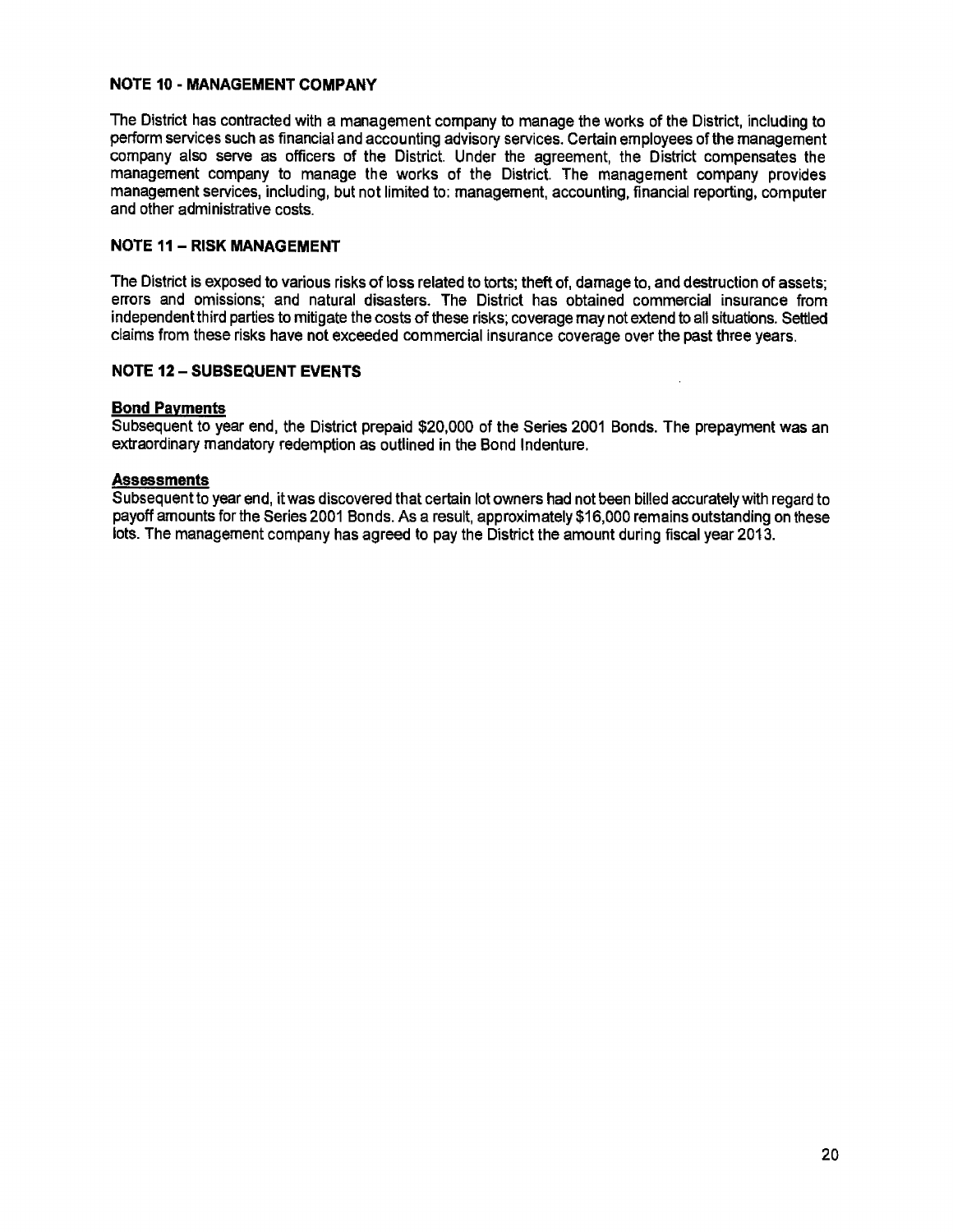# **HARMONY COMMUNITY DEVELOPMENT DISTRICT OSCEOLA COUNTY, FLORIDA SCHEDULE OF REVENUES, EXPENDITURES AND CHANGES IN FUND BALANCE - BUDGET AND ACTUAL — GENERAL FUND FOR THE FISCAL YEAR ENDED SEPTEMBER 30, 2012**

|                                  |   |                         |         |           |          | Variance<br>with Final |
|----------------------------------|---|-------------------------|---------|-----------|----------|------------------------|
|                                  |   |                         |         |           |          | Budget -               |
|                                  |   | <b>Budgeted Amounts</b> |         | Actual    | Positive |                        |
|                                  |   | Original & Final        | Amounts |           |          | (Negative)             |
| <b>REVENUES</b>                  |   |                         |         |           |          |                        |
| Assessments - Tax collector      | S | 597,572                 | S.      | 610,520   | \$       | 12,948                 |
| Assessments - District collected |   | 913,955                 |         | 913,955   |          |                        |
| Developer contribution           |   |                         |         | 10,853    |          | 10,853                 |
| Interest and other revenues      |   | 1,500                   |         | 12,866    |          | 11,366                 |
| <b>Total revenues</b>            |   | 1,513,027               |         | 1,548,194 |          | 35,167                 |
| <b>EXPENDITURES</b>              |   |                         |         |           |          |                        |
| Current:                         |   |                         |         |           |          |                        |
| General government               |   | 185,856                 |         | 189,135   |          | (3,279)                |
| Maintenance and operations       |   | 1,228,671               |         | 1,196,401 |          | 32,270                 |
| Parks and recreation             |   | 83,500                  |         | 33,418    |          | 50,082                 |
| Capital outlay                   |   | 15,000                  |         | 72,537    |          | (57, 537)              |
| Total expenditures               |   | 1,513,027               |         | 1,491,491 |          | 21,536                 |
| Excess (deficiency) of revenues  |   |                         |         |           |          |                        |
| over (under) expenditures        |   |                         |         | 56,703    | \$       | 56,703                 |
|                                  |   |                         |         |           |          |                        |
| Fund balance - beginning         |   |                         |         | 654,467   |          |                        |
| Fund balance - ending            |   |                         | \$      | 711 170   |          |                        |

See notes to required supplementary information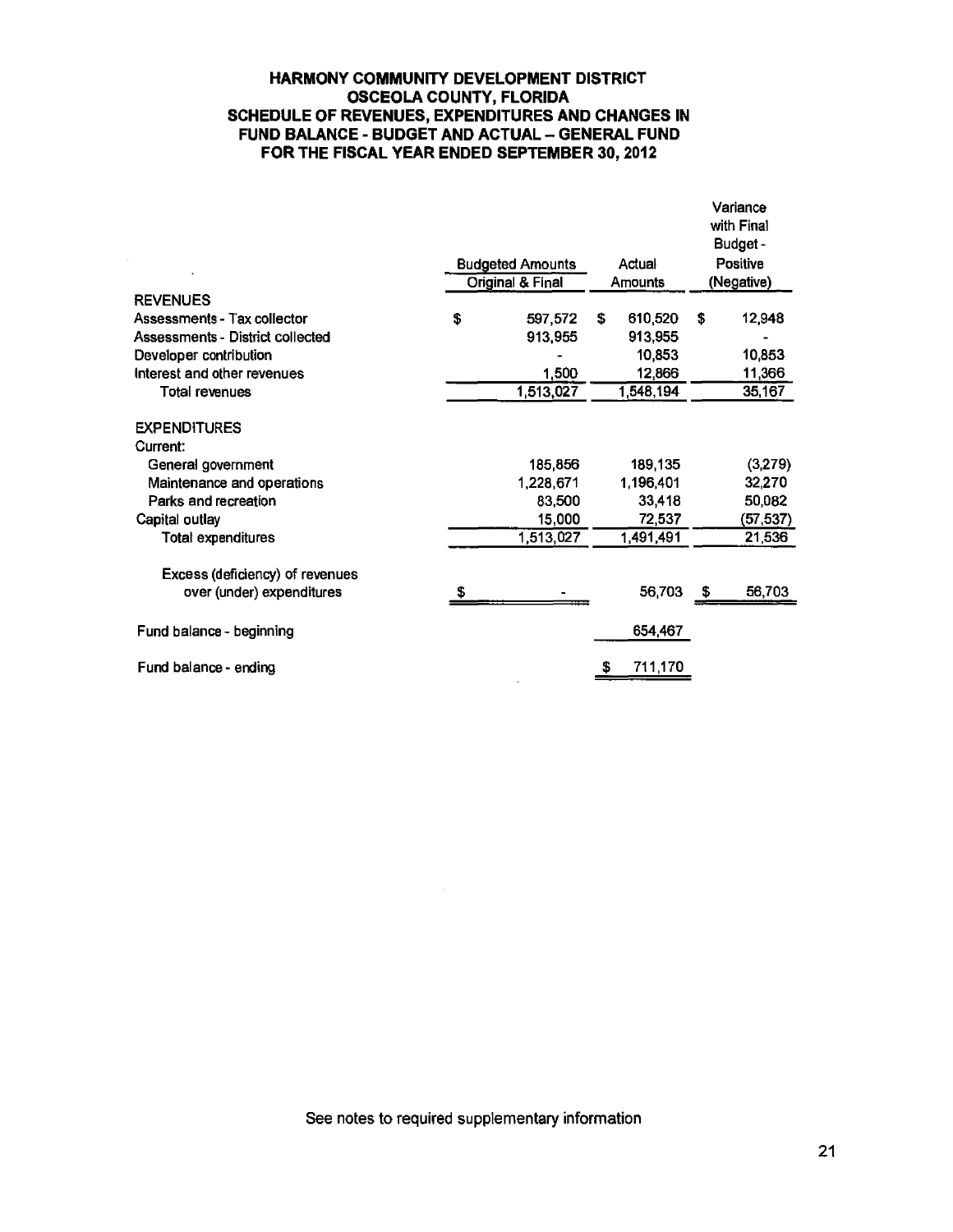# **HARMONY COMMUNITY DEVELOPMENT DISTRICT OSCEOLA COUNTY, FLORIDA NOTES TO REQUIRED SUPPLEMENTARY INFORMATION**

The District is required to establish a budgetary system and an approved Annual Budget for the general fund. The District's budgeting process is based on estimates of cash receipts and cash expenditures which are approved by the Board. The budget approximates a basis consistent with accounting principles generally accepted in the United States of America (generally accepted accounting principles).

The legal level of budgetary control, the level at which expenditures may not exceed budget, is in the aggregate. Any budget amendments that increase the aggregate budgeted appropriations must be approved by the Board of Supervisors. Actual general fund expenditures did not exceed budgeted appropriations for the fiscal year ended September 30, 2012.

The variance between budgeted and actual general fund revenues for the 2012 fiscal year is as a result of lot owners not taking advantage of the discounts, resulting in higher than anticipated revenues. Also, miscellaneous revenues were higher than anticipated. The actual general fund expenditures for the current year were lower than budgeted amounts due primarily to anticipated costs which were not incurred in the current fiscal year.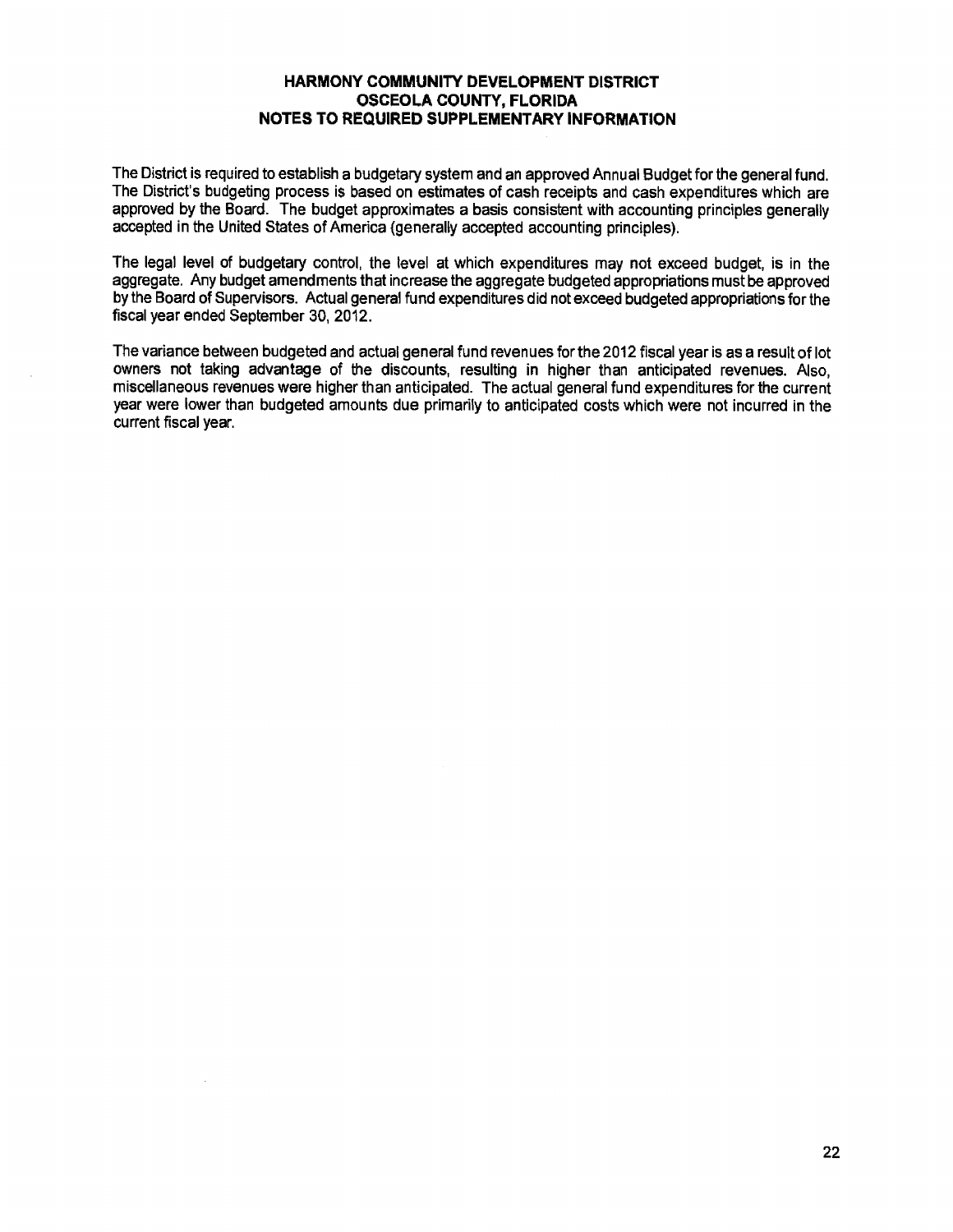

# Grau& Associates

CERTIFIED PUBLIC ACCOUNTANTS

2700 North Military Trail • Suite 350 Boca Raton, Florida 33431 (561) 994-9299 • (800) 299-4728 Fax (561) 994-5823 www.graucpa.com

# **REPORT ON INTERNAL CONTROL OVER FINANCIAL REPORTING AND ON COMPLIANCE AND OTHER MATTERS BASED ON AN AUDIT OF FINANCIAL STATEMENTS PERFORMED IN ACCORDANCE WITH**  GOVERNMENT AUDITING STANDARDS

**To** the Board of Supervisors Harmony Community Development District Osceola County, Florida

We have audited the financial statements of the governmental activities and each major fund of Harmony Community Development District, Osceola County, Florida ("District") as of and for the fiscal year ended September 30, 2012, which collectively comprise the District's basic financial statements and have issued our report thereon dated May 22, 2013. We conducted our audit in accordance with auditing standards generally accepted in the United States of America and the standards applicable to financial audits contained in Government Auditing Standards, issued by the Comptroller General of the United States.

# Internal Control Over Financial Reporting

Management of the District is responsible for establishing and maintaining effective internal control over financial reporting. In planning and performing our audit, we considered the District's internal control over financial reporting as a basis for designing our auditing procedures for the purpose of expressing our opinions on the financial statements, but not for the purpose of expressing an opinion on the effectiveness of the District's internal control over financial reporting. Accordingly, we do not express an opinion on the effectiveness of the District's internal control over financial reporting.

A deficiency in internal control exists when the design or operation of a control does not allow management or employees, in the normal course of performing their assigned functions, to prevent, or detect and correct misstatements on a timely basis. A material weakness is a deficiency, or a combination of deficiencies, in internal control such that there is a reasonable possibility that a material misstatement of the entity's financial statements will not be prevented, or detected and corrected on a timely basis.

Our consideration of internal control over financial reporting was for the limited purpose described in the first paragraph of this section and was not designed to identify all deficiencies in internal control over financial reporting that might be deficiencies, significant deficiencies, or material weaknesses. We did not identify any deficiencies in internal control over financial reporting that we consider to be material weaknesses, as defined above.

# Compliance and Other Matters

As part of obtaining reasonable assurance about whether the District's financial statements are free of material misstatement, we performed tests of its compliance with certain provisions of laws, regulations, contracts, and agreements, noncompliance with which could have a direct and material effect on the determination of financial statement amounts. However, providing an opinion on compliance with those provisions was not an objective of our audit and, accordingly, we do not express such an opinion. The results of our tests disclosed no instances of noncompliance or other matters that are required to be reported under Government Auditing Standards.

This report is intended for the information of the management, Board of Supervisors of Harmony Community Development District, Osceola County, Florida and the Auditor General of the State of Florida and is not intended to be and should not be used by anyone other than these specified parties.

 $M$ <br>May 22, 2013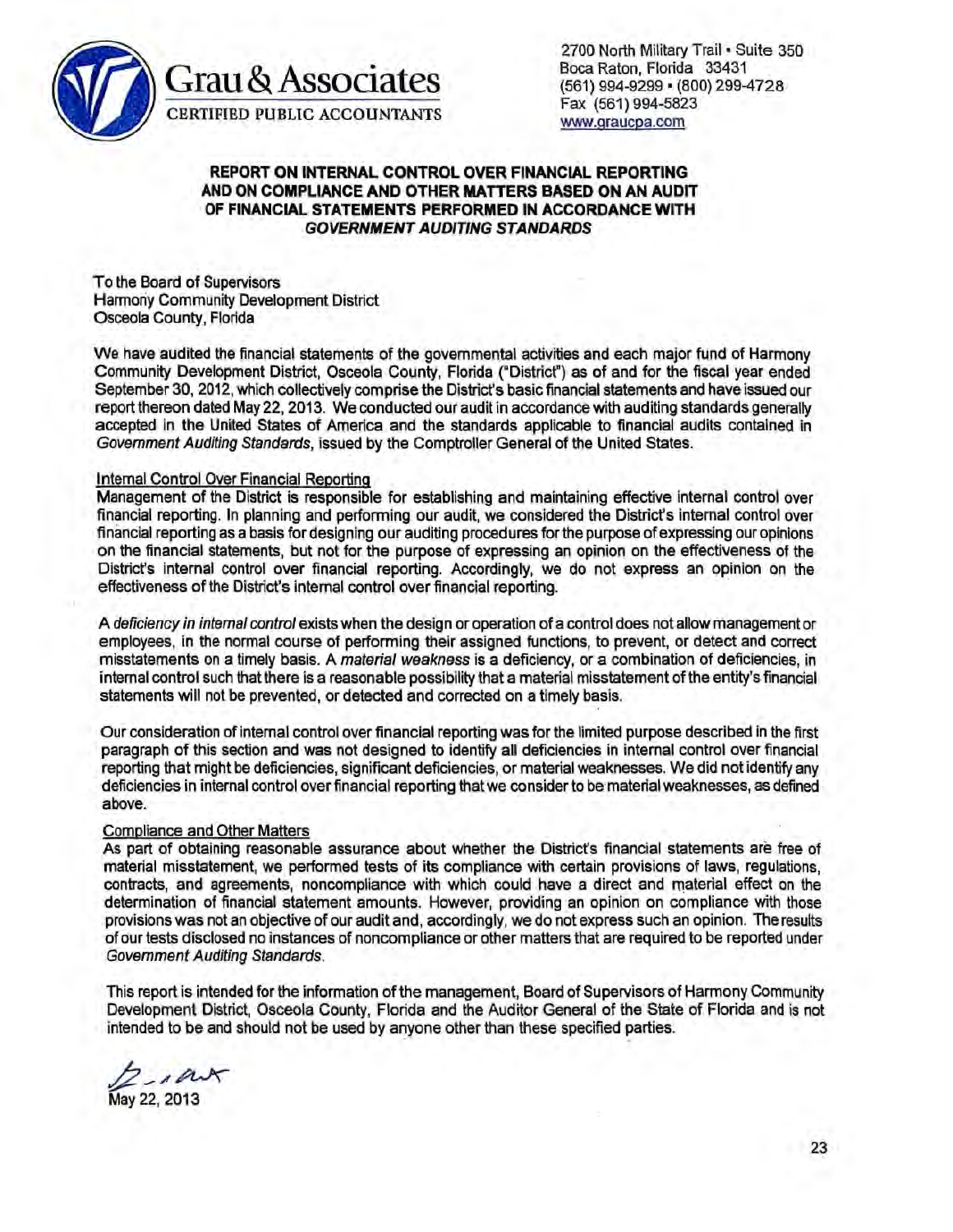

2700 North Military Trail • Suite 350 Boca Raton, Florida 33431 (561) 994-9299 • (800) 299-4728 Fax (561) 994-6823 www.graucpa.com

# **MANAGEMENT LETTER PURSUANT TO THE RULES OF THE AUDITOR GENERAL FOR THE STATE OF FLORIDA**

To the Board of Supervisors Harmony Community Development District Osceola County, Florida

We have audited the accompanying basic financial statements of Harmony Community Development District, Osceola County, Florida ("District') as of and for the fiscal year ended September 30, 2012, and have issued our report thereon dated May 22, 2013.

We conducted our audit in accordance with auditing standards generally accepted in the United States of America and Government Auditing Standards, issued by the Comptroller General of the United States; and Chapter 10.550, Rules of the Florida Auditor General. Those standards require that we plan and perform the audit to obtain reasonable assurance about whether the financial statements are free of material misstatement.

**In** addition, we have issued our Report on Internal Control over Financial Reporting and Compliance and Other Matters based on an audit of the financial statements performed in accordance with Government Auditing Standards dated May 22, 2013. Disclosures in that report should be considered in conjunction with this management letter.

The purpose of this letter is to comment on those matters required by Chapter 10.550 of the Rules of the Auditor General for the State of Florida. Accordingly, in connection with our audit of the financial statements of the District, as described in the first paragraph, we report the following:

- **I. Current year findings and recommendations.**
- **II. Status of prior year findings and recommendations.**
- **Ill. Compliance with the Provisions of the Auditor General of the State of Florida.**

Pursuant to Chapter 119, Florida Statutes, this management letter is a public record and its distribution is not limited. This letter is intended for the information and use of the management, Board of Supervisors of Harmony Community Development District, Osceola County, Florida and the Auditor General of the State of Florida and is not intended to be and should not be used by anyone other than these specified parties.

We wish to thank Harmony Community Development District, Osceola County, Florida and the personnel associated with it, for the opportunity to be of service to them in this endeavor as well as future engagements and the courtesies extended to us.

 $M_{\text{avg}}$  22, 2013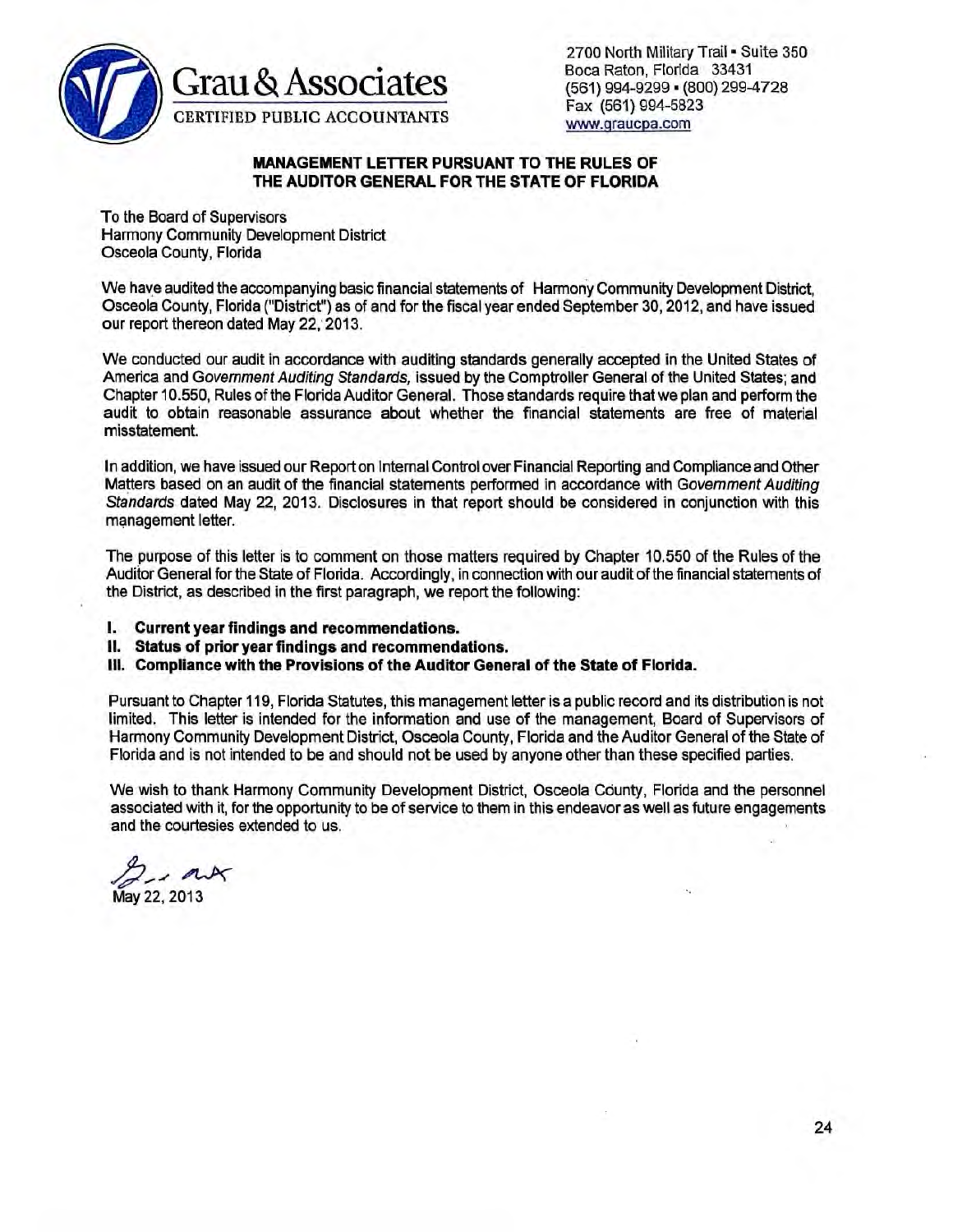# **REPORT TO MANAGEMENT**

# **I. CURRENT YEAR FINDINGS AND RECOMMENDATIONS**

None

# **II. PRIOR YEAR FINDINGS AND RECOMMENDATIONS**

None

# **III. COMPLIANCE WITH THE PROVISIONS OF THE AUDITOR GENERAL OF THE STATE OF FLORIDA**

Unless otherwise required to be reported in the auditor's report on compliance and internal controls, the management letter shall include, but not be limited to the following:

1. A statement as to whether or not corrective actions have been taken to address findings and recommendations made in the preceding annual financial audit report.

There were no significant findings and recommendations made in the preceding annual financial audit report for the fiscal year ended September 30, 2011.

2. A statement as to whether or not the local governmental entity complied with Section 218.415, Florida Statutes, regarding the investment of public funds.

The District complied with Section 218.415, Florida Statutes, regarding the investment of public funds.

3. Any recommendations to improve the local governmental entity's financial management.

There were no such matters discovered by, or that came to the attention of, the auditor, to be reported for the fiscal year ended September 30, 2012.

4. Violations of provisions of contracts or grant agreements, or abuse that have occurred, or are likely to have occurred, that have an effect on the financial statements that is less than material but more than inconsequential.

There were no such matters discovered by, or that came to the attention of, the auditor, to be reported, for the fiscal year ended September 30, 2012.

- 5. For matters that have an inconsequential effect on the financial statements, considering both quantitative and qualitative factors, the following may be reported based on professional judgment:
	- a. Violations of provisions of contracts or grant agreements, fraud, illegal acts, or abuse.
	- b. Deficiencies in internal control that are not significant deficiencies.

There were no such matters discovered by, or that came to the attention of, the auditor, that, in our judgment, are required to be reported, for the fiscal year ended September 30, 2012.

6. The name or official title and legal authority of the District are disclosed in the notes to the financial statements.